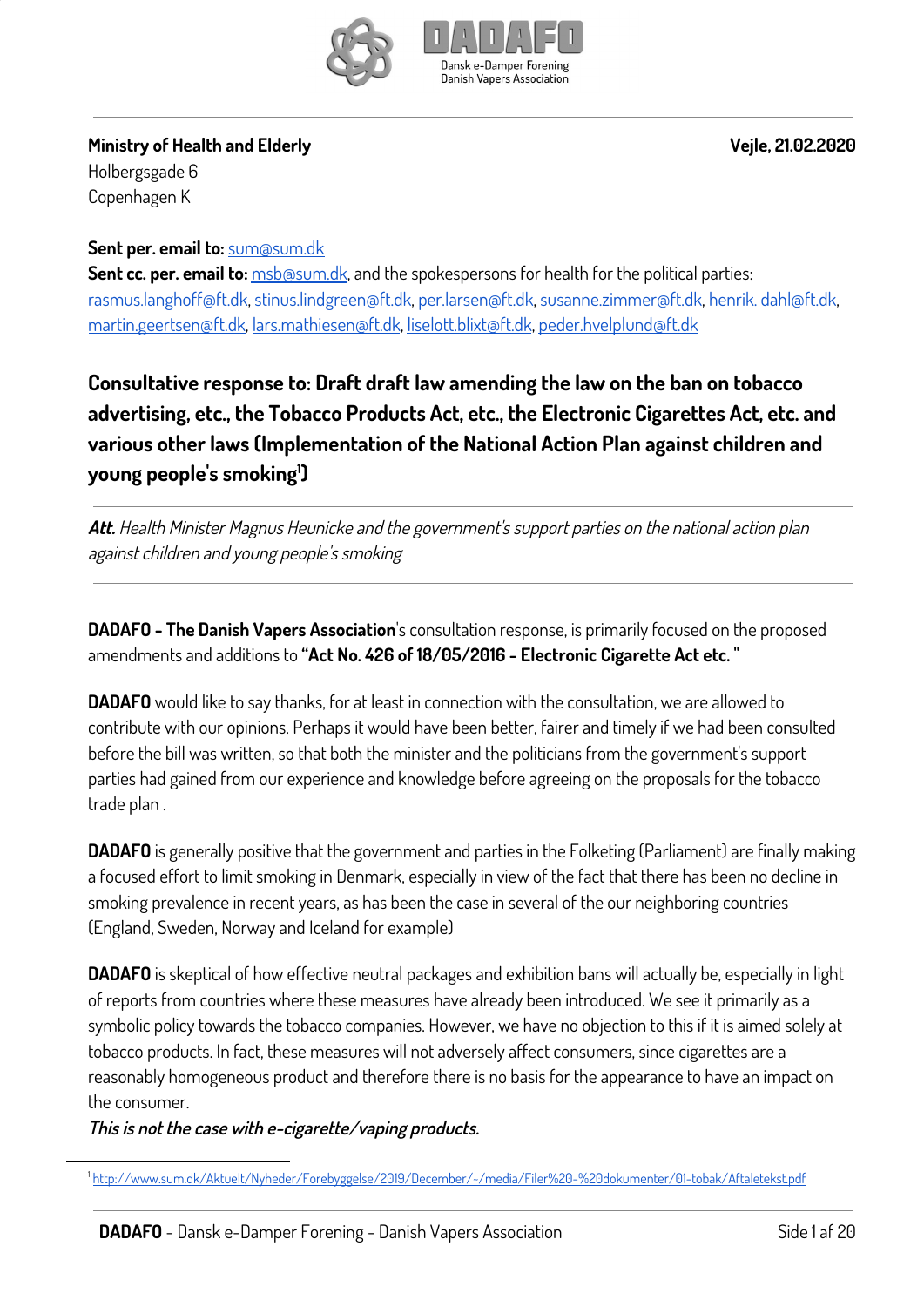

**DADAFO** sees it as a defect in the legal documentation that no risk profiles have been assessed for different products, and in fact all products are conflated - whether or not they contain tobacco. The consumer is entitled to real and factual information that some products are actually less harmful to health than others and that tobacco harm reduction can be the way forward for many consumers.

Most of the legislation that has been passed in the e-cigarette field has been created on the basis of a lack of factual knowledge, based on estimates and guesses. And unfortunately, this is also the case with the European Parliament and of the Councils directive (2014/40/EU - **TPD**) - **in particular Title III, Chapter 20 2** - specifically dealing with e-cigarettes, and is no exception.

The framework of EU legislation was adopted on a far too flimsy basis, and was urged by the European Parliament in 2013/2014, as an addendum to the directive - which otherwise only dealt with specific tobacco products.

Evaluation of TPD is due to be carried out in 2020/2021 and is still unpublished. This evaluation should form the basis for a new revision of the TPD. Denmark is therefore premature and rushed in relation to changes in the TPD basis, as the results of the evaluation are not yet available.

## **As a minimum, all proposals for amendments to the "Electronic Cigarette Act, etc." should be taken out of the Bill / National Action Plan until the EU Commission has submitted their evaluation.**

When once adopted at a supranational level, a legislation/frameworks for regulation that directly stops development and innovation, and stops an otherwise positive development in the decline in smoking prevalence, then almost all subsequent national legislation based on the supranational EU law, help to impose additional restrictions and regulations.

**In its introductory recitals TPD states**,(paragraphs 45, 53, 54) and in particular Article 20 (1). 10, Article 24 2 and **3** (see below)that the **directive actually introduces a high level of health protection** and that further prohibitions **must be** justified on the basis of a risk to general public health and that the prohibition does not discriminate:

A Member State may also prohibit a certain category of tobacco or related products, on grounds relating to the specific situation in that Member State and provided the provisions are justified by the need to protect public health, taking into account the high level of protection of human health achieved through this Directive. Such national provisions shall be notified to the Commission together with the grounds for introducing them. The Commission shall, within six months of the date of receiving the notification provided for in this paragraph, approve or reject the national provisions after having verified, taking into account the high level of protection of human health achieved through this Directive, whether or not they are justified, necessary and proportionate to their aim and whether or not they are a means of arbitrary discrimination or a disguised restriction on trade between the Member States. In the absence of a decision by the Commission within the period of six months, the national provisions shall be deemed to be approved.

EU Tobacco Product Directive, Article 24 , pkt. 3

<sup>2</sup> [https://ec.europa.eu/health/sites/health/files/tobacco/docs/dir\\_201440\\_da.pdf](https://ec.europa.eu/health/sites/health/files/tobacco/docs/dir_201440_da.pdf)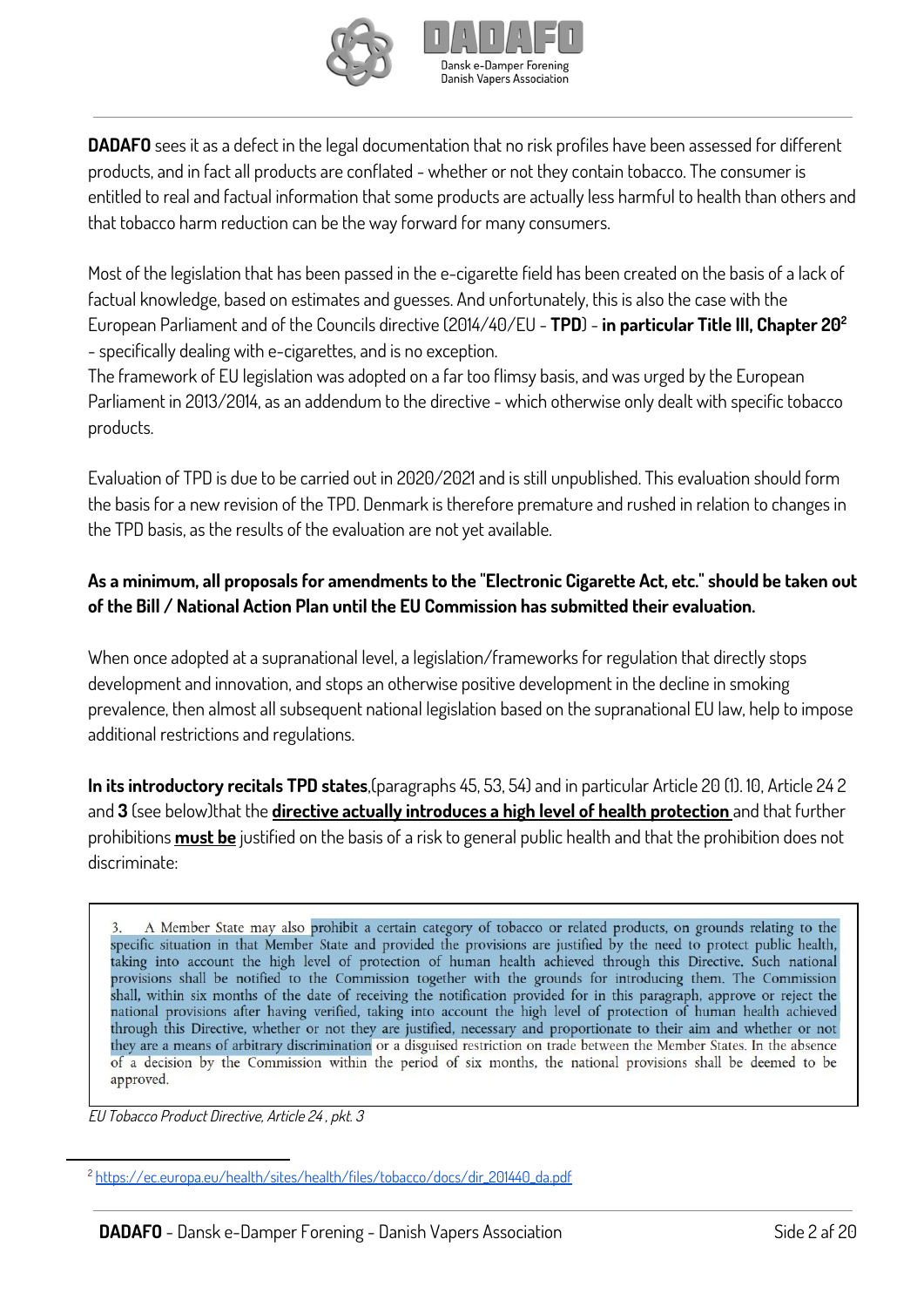



Furthermore, clear guidelines from the EU / Commission have been laid down on how the precautionary principle should apply to all legislation at both EU and national level, including how further restrictions and regulation must be justified before it can be approved by the Commission.

From the summary of the **"precautionary principle"** as defined in **"Communication from the Commission 3 on the precautionary principle - COM (2000) 1 final" : 4**

#### *Common guidelines*

*The precautionary principle shall be informed by three specific principles:*

- *● the fullest possible scientific evaluation, the determination, as far as possible, of the degree of scientific uncertainty;*
- *● a risk evaluation and an evaluation of the potential consequences of inaction;*
- *● the participation of all interested parties in the study of precautionary measures, once the results of the scientific evaluation and/or the risk evaluation are available.*

*In addition, the general principles of risk management remain applicable when the precautionary principle is invoked. These are the following five principles:*

- *● proportionality between the measures taken and the chosen level of protection;*
- *● non-discrimination in application of the measures;*
- *● consistency of the measures with similar measures already taken in similar situations or using similar approaches;*
- *● examination of the benefits and costs of action or lack of action;*
- *● review of the measures in the light of scientific developments.*

#### **Lack of risk assessment and impact assessment**

As stated in the Commission guidelines, due diligence has not been carried out in connection with the proposed legislative changes and additions to especially the "Electronic Cigarette etc. Act".

In the proposed amendments law, the "precautionary principle" is not taken into account, and thus the bill is not made on the basis of risk assessments and impact assessments.

The proposed amendments law does not focus on proportionality between the individual potential health effects of products. By way of comparison, of course, one does not bestow the same punishment on a person who kills another human being - as a person who walks out into a pedestrian crossing when the light is red. As mentioned, there must be proportionality in legislation so that consumers are protected and human rights are respected.

**DADAFO**, as an association for consumers of e-cigarettes in Denmark, strongly points out that there is a wide difference between tobacco cigarettes and e-cigarettes/vapes. There are now no scientific experts who will continue to claim that tobacco cigarettes and e-cigarettes carry the same risk when used, but on the contrary, consensus has been created that e-cigarettes are significantly less harmful than tobacco smoking.

<sup>3</sup> [https://eur-lex.europa.eu/legal-content/EN/TXT/?uri=LEGISSUM%3Al32042](https://eur-lex.europa.eu/legal-content/DA/TXT/?uri=LEGISSUM%3Al32042)

<sup>4</sup> <https://eur-lex.europa.eu/legal-content/DA/TXT/PDF/?uri=CELEX:52000DC0001&from=DA>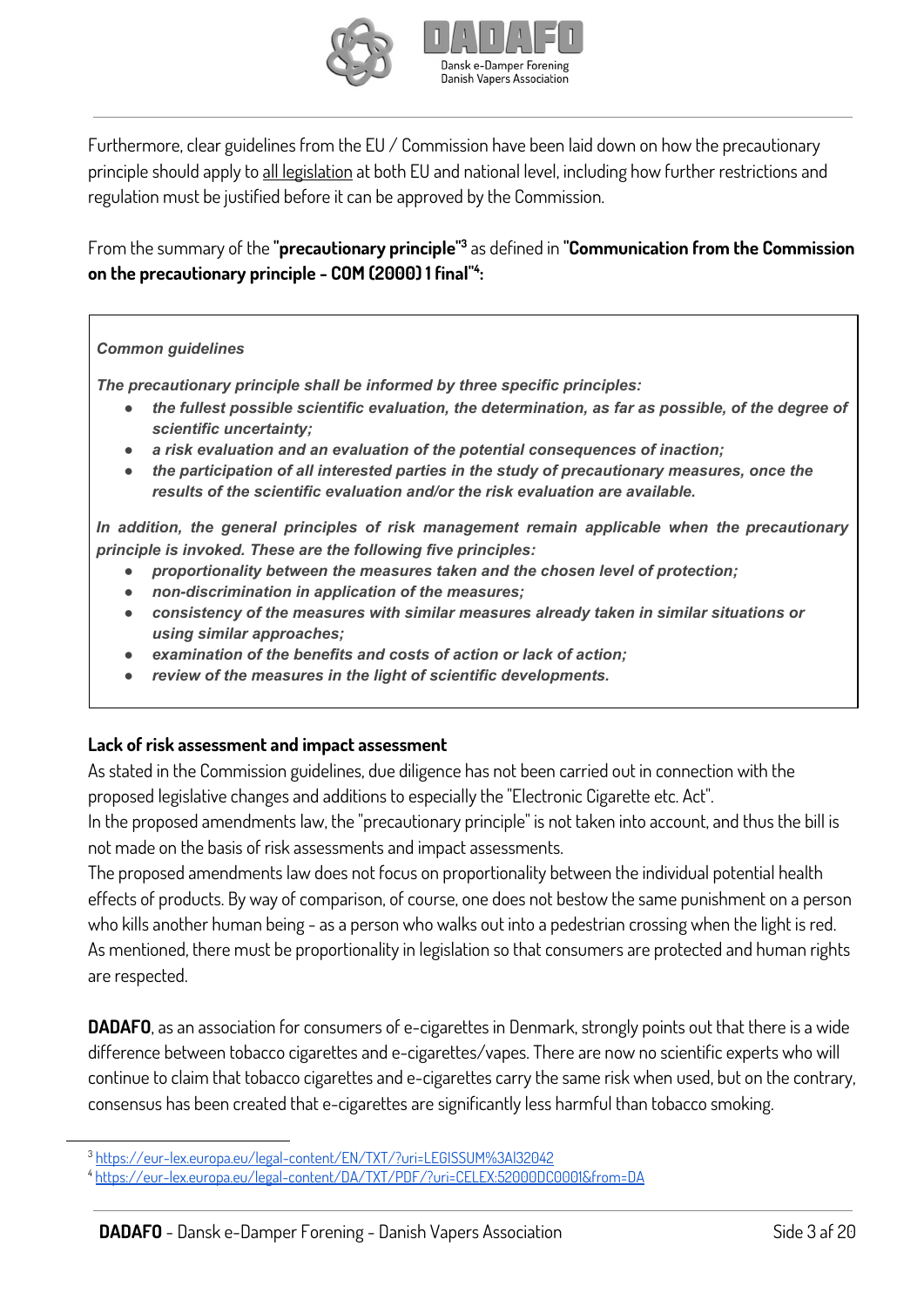



## **This fact must result in a distinction in legislation governing the regulation of products!**

This is already the case in Danish legislation, as the **"Electronic Cigarette etc. Act"** deals exclusively with these products and the **"Tobacco Products Act"** exclusively deals with products containing tobacco. Also, note that e-vapor/e-cigarettes are not (and should never be) covered by the **"Smoke-Free Environments Act"**. Both because it is not smoke, but especially because it is a work environment law, and therefore must be based on an objective assessment of emissions in relation to the limit values given for work environments.

**DADAFO** believes that it is in violation of the EU directive to impose restrictions on e-cigarettes without the full health implications being elucidated. On the Danish side, it must be possible to present and justify that these restrictions are imposed on the basis of **an acute deterioration in overall public health.** The Danish Health Authority's (DHA - Sundhedsstyrelsen) background work in this area is incomplete, as they have not elucidated or examined what consequences the law will have for anyone other than children / adolescents, who are already not allowed to legally acquire/buy the products (the 18-year limit must be enforced).

The reason why this only applies to e-cigarettes/vape products (and possibly other low-risk products such as HnB and snus /chewing tobacco), and does not apply to tobacco cigarettes is that vape products also have a public health beneficial and positive effect, by having smokers replace all or part of their tobacco consumption with a low-risk alternative. Therefore, there is an unexplained negative consequence of the proposal to amend the law. In summary: Unlike cigarettes, e-cigarettes also has a positive side.

#### **DADAFO's impact estimates are as follows:**

- As 40 young people per day start smoking, and only approx. 8% of these young people (about 3) had e-cigarettes as their first nicotine-containing product, the legislation will have a maximum effect of approx. 1.200 children / young people per year.
- In Denmark (according to the study; Danes' Smoking Habits 2018<sup>5</sup>) approx. 260.000 adult e-cigarette consumers; of which approx. 78,000 completely got rid of the tobacco cigarettes/stopped smoking completely..

#### **Positive and negative consequences for these two groups must be weighed against each other, so that** the public health consequences have been elucidated. It is not enough just to point out that there is a **negative consequence for a small group if the overall picture for public health is positive.**

At the same time, we predict, based on market knowledge, that 90-95% of all e-cigarette specialty stores in Denmark will be forced to close before June 2021 (Red: January 2022), as their business is mainly driven by

5

[https://www.sst.dk/-/media/Udgivelser/2019/Danskernes-rygevaner---aarsrapport-2018.ashx?la=da&hash=FDCC21DAE57E7D41](https://www.sst.dk/-/media/Udgivelser/2019/Danskernes-rygevaner---aarsrapport-2018.ashx?la=da&hash=FDCC21DAE57E7D411AC3AD4E0F781BD7D425A488) [1AC3AD4E0F781BD7D425A488](https://www.sst.dk/-/media/Udgivelser/2019/Danskernes-rygevaner---aarsrapport-2018.ashx?la=da&hash=FDCC21DAE57E7D411AC3AD4E0F781BD7D425A488)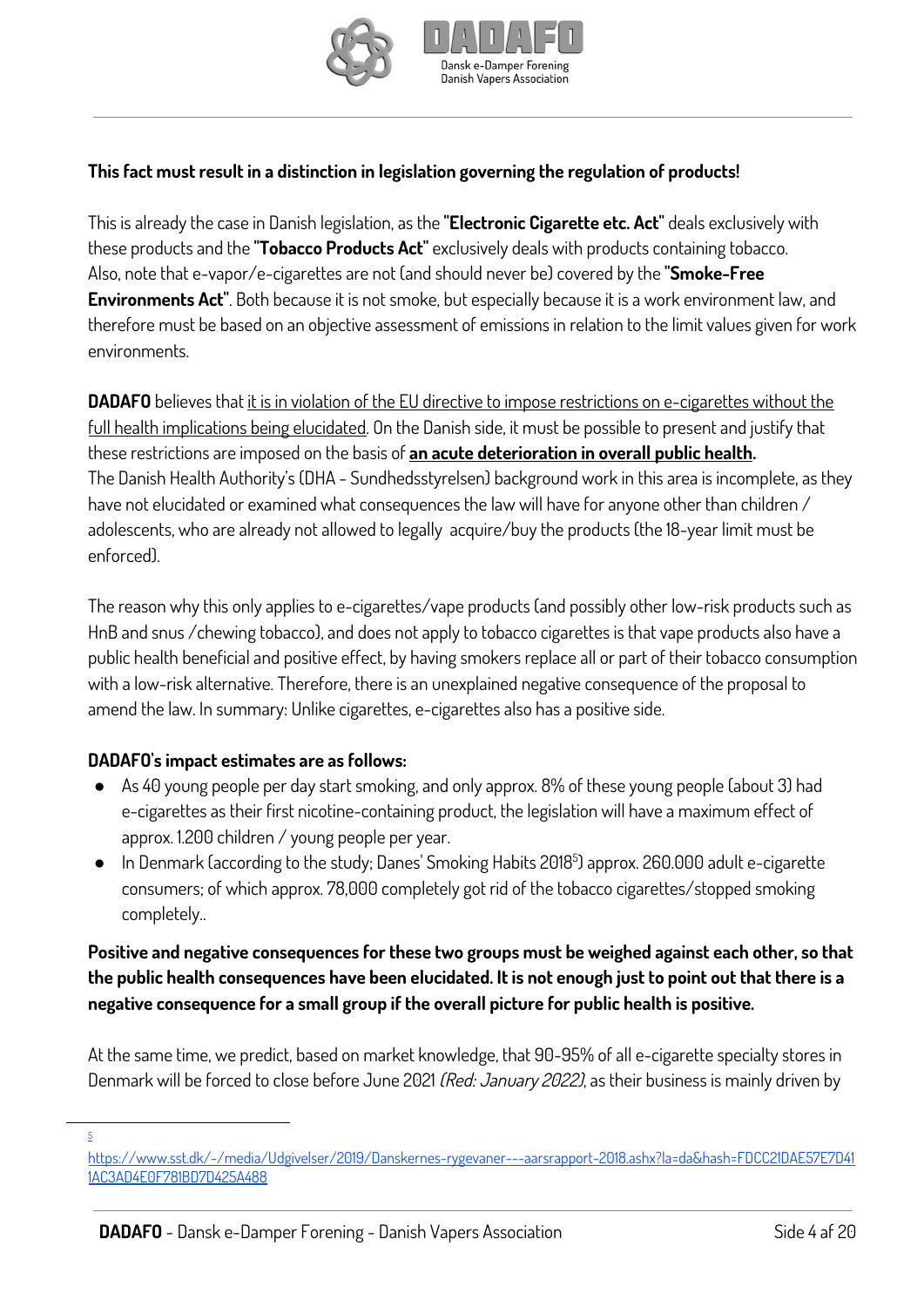

profits from the sale of e-liquids with flavors. The last 5-10% of businesses will temporarily survive with the sale of e-cigarette equipment/hardware at a higher price than today. This is not long-term, as their competitiveness in relation to foreign business will be minimal.

Therefore, the sale of the products that today is primarily in specialty stores, will move to retail outlets, which will result in less control of sales to minors. In fact the opposite of the intention of the law. In retail stores, the dominant players are the tobacco industry, and it is doubtful whether products that are independent of the tobacco industry will survive in this space, let alone be allowed to be placed on the shelves of retail stores.

In this scenario, it is necessary to use the precautionary principle proportionally, as the EU definition describes. You must not only deal with a small part of the problem, but all the consequences must be taken into account. For the above, it may be that there is a positive effect of approx. 1.200 danish youth, but also that there is a negative effect on a large percentage of the approx. 260.000 danish adults who vape.

**DADAFO** estimates that there is a high risk that 10-25% of the vapers will return to smoking tobacco cigarettes due to lack of supply, and because the flavors that consumers are used and like using, are being banned. This means that the bill will have an overall negative public health consequence in relation to the status quo and therefore **cannot** overrule the TPD, or be argued to be necessary. We predict that the law will be withdrawn in the European Court of Justice, and overturned, for breach of the directive, if the bill as proposed in its current wording is adopted, without prior consultation with the European Commission.

#### **The current legislation**

The current law on electronic cigarettes etc. already creates such a tight regulation of products that can be marketed, and thus sold to consumers in Denmark, and further tightening is extremely unnecessary. Danish consumers are already suffering from a very sparse range of products, both hardware and e-liquids, as the costs of being able to market products in Denmark are among the highest in the EU / World. The sparse selection of e-liquids on sale in Denmark has a low potential for competition among brands, and thus also a restriction in available products. The Danish specialty stores have taken special care of the age control, and taking care of this guardian role with excellence, is our experience.

#### **Legislation must be based on facts - and the evidence**

"Law on electronic cigarettes, etc." has already been implemented - and it has formed the basis for the consumption pattern that the Danes have become accustomed to since 2016. It takes time before you can see some real and factual patterns in consumption. As mentioned, legislation already exists to restrict youth access to electronic cigarettes, etc. - and if this legislation was enforced, it should be sufficient to prevent youth from beginning to consume e-cigarettes. Furthermore, the parents also have a responsibility to their children until they turn legal, at the age of 18.

**You could possibly consider a controversial solution;** to make it completely illegal to possess e-cigarette products if you are under 18, thus allowing the Police to confiscate the products, just as is the case if young people illegally drive on moped without a driver's license and if they are not old enough. Similarly, the sale of tobacco-free snus or tobacco products containing tobacco, such as snus, chewing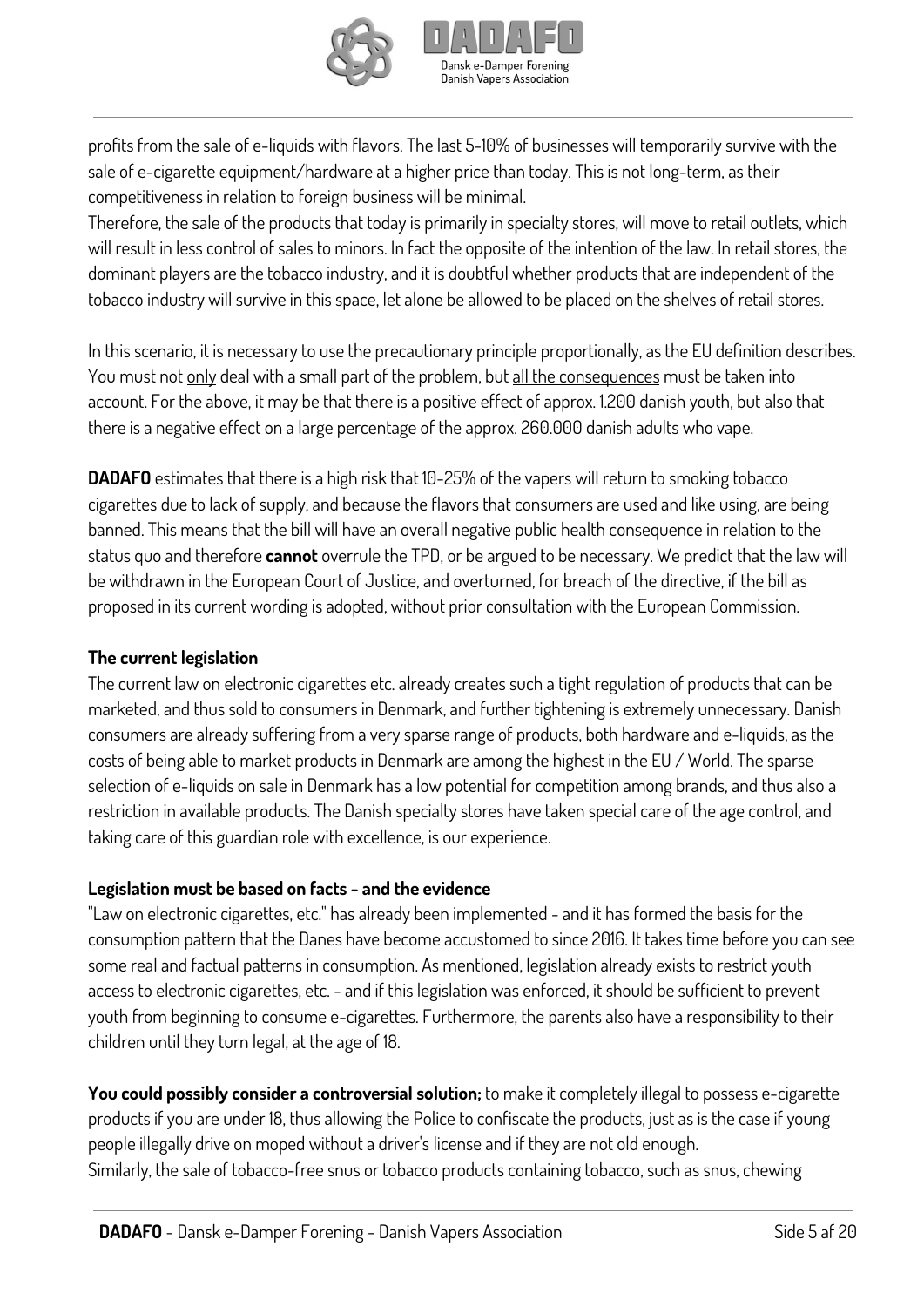



tobacco, tobacco cigarettes, pipe, cigar, cigarillos, etc. is already prohibited for children and adolescents under 18 years of age. Here, a ban, with the option of confiscation, could also be a solution.

**A more realistic solution** would be to allow only the marketing of e-liquids with flavors in specialty stores, and to narrow the range of flavors only in retail stores to tobacco and menthol. This solution is currently being proposed as a bill in New Zealand $^6$ . At the specialized stores you can at the same time introduce forced ID / age control, with the "3 strikes and you're out" solution that the bill already proposes. The problem in the retail stores is, that especially at peak hours at the checkout, it is easy to forget to check the customers' age / ID. Solutions such as age checks via Nets can solve this, but still have problems with young people being able to use their parents credit cards. This will not have a significant impact on the market, as most of the sales in Denmark are already in the specialty stores. Control of forced ID can thus also be minimized by the fact that the Danish Safety Technology Authority (Sikkerhedsstyrelsen) also checks this during their normal inspection visits.

Online stores should be able to display their products as e-cigarettes are not homogeneous products. Consumers should be familiar with the products they buy, otherwise it is a matter of "buying the cat in the bag". Mods / hardware are not nicotine-containing and comparable to battery cases, and hiding these products is simply harassing consumers.

E-cigarette products are not homogeneous but heterogeneous and therefore it is problematic to have an exhibition ban on the internet. In order for the consumer to be able to choose the "right" product for him / her, it is necessary to be able to assess the shape, appearance and functionality of the "hardware". However, we agree that an exhibit ban on e-liquids will not be of any significance to the consumer. The side effect of the above is that consumers can at the same time get better information and guidance on their use of e-cigarettes and their potential smoking cessation, since the specialty shops usually have staff who are informed about the limitations and possibilities of the individual products, and can also inform about the optimal level of nicotine that the consumer can/should use in relation to his/her current consumption of cigarettes.

**Further and unnecessary regulation** will result in a greater degree of offense, people breaking the law a law must be fair and logic, and not require victims among adult consumers who use the products legally in their successful smoking cessation.

#### **The use of flavor in vapes/e-cigarettes**

If you look at the smoking habits of the Danes (no matter how consistent it is), you can see that there is a large consumption of e-liquids with the taste of fruit, candy and cake. And since the market for youth is minimal, this consumption must be with adult vapers. Therefore, the whole argument that these flavors are only there to make children vape, is simply wrong. Thus, one can conclude that either the market is incompetent and has success despite incorrect marketing, or the whole basis of the presumption is wrong.

<sup>6</sup> <https://www.stuff.co.nz/national/health/119720489/new-vaping-law-bans-u18s-and-advertising>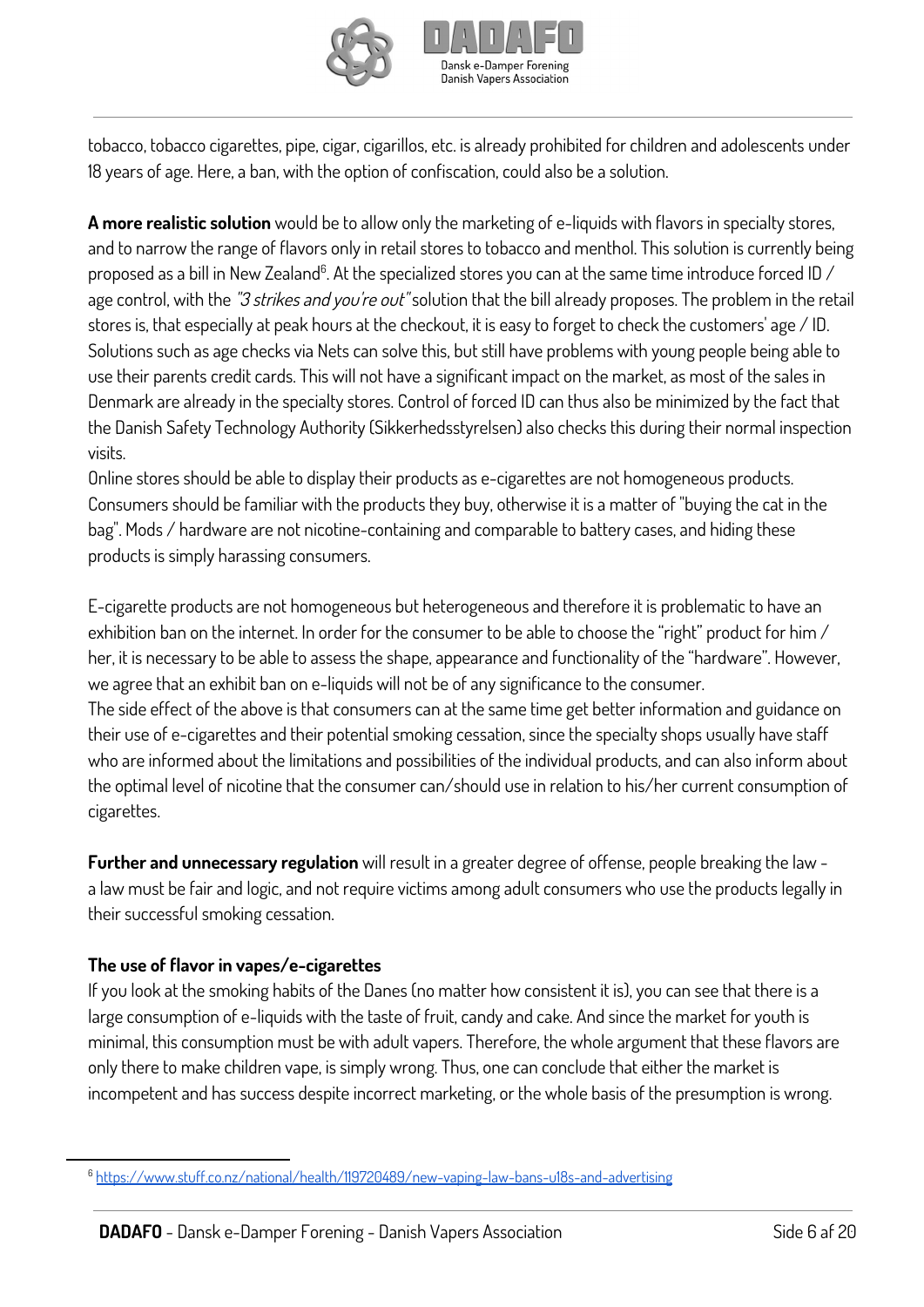



[DADAFO](https://dadafo.dk/wp-content/uploads/2020/04/DADAFO-E-cigarette-and-vaper-consumer-survey-2019-2020_EN.pdf)'s own [consumer](https://dadafo.dk/wp-content/uploads/2020/04/DADAFO-E-cigarette-and-vaper-consumer-survey-2019-2020_EN.pdf) survey<sup>7</sup>, regarding the use of flavors in e-cigarettes shows that there is a clear tendency, as consumers of e-cigarettes move further and further away from smoking tobacco cigarettes/dual use - then the use of e-liquids with tobacco and menthol flavor becomes less frequent. The use of flavors other than tobacco and menthol thus prevails, to remove the association with tobacco cigarettes.

**DADAFO** conducted its own consumer survey in late 2019, and asked the Danish consumers of e-cigarettes, among other things. about which flavor(s) they used when they first started vaping - and which flavor(s) they were using now, or when they stopped vaping. There were 536 respondents.



As shown in the above chart, tobacco and menthol respectively. 21.3% and 11.2% (a total of 32.5%) preferred flavors in the beginning - as these flavors are well known, and since most people initially demand flavors they know from the common tobacco cigarettes.

## What type of flavor do you use now or when you stopped vaping?



<sup>7</sup>[https://dadafo.dk/wp-content/uploads/2020/04/DADAFO-E-cigarette-and-vaper-consumer-survey-2019-2020\\_EN.pdf](https://dadafo.dk/wp-content/uploads/2020/04/DADAFO-E-cigarette-and-vaper-consumer-survey-2019-2020_EN.pdf)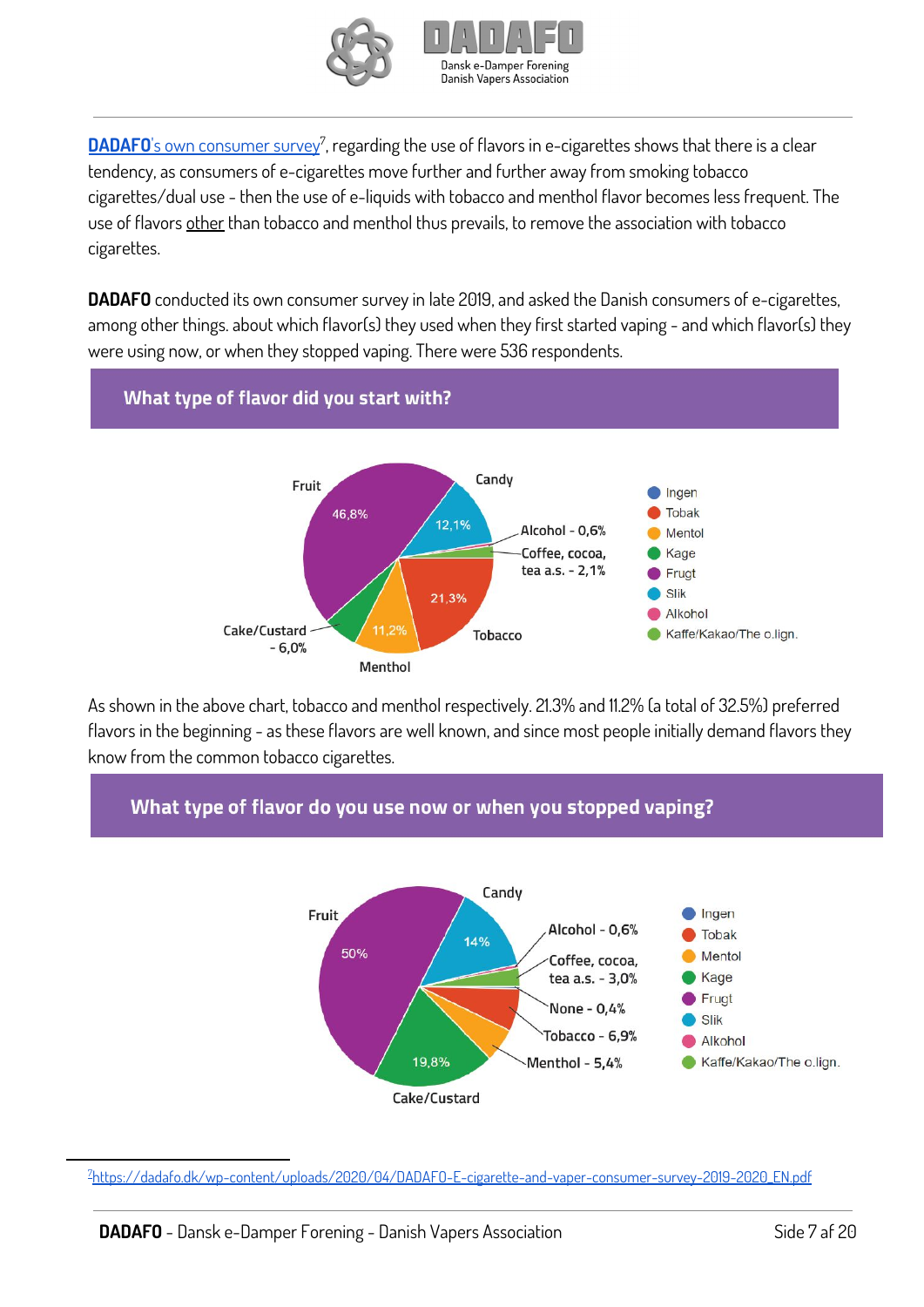



Gradually, the taste of consumers changes, so that only 6.9% prefer the taste of tobacco and 5.4% prefer the taste of menthol (a total of 12.3%). There is a percentage **reduction** of respectively. approx. 300% for tobacco flavor and approx. 200% for menthol flavor (total change in % from 32.5% to 12.3%)

The taste in e-vapor/e-liquids is therefore essential to making a successful smoking cessation and to replace the tobacco cigarettes completely with e-vapor. Most consumers can tell that they do not want to use tobacco flavor in their vapor, as it reminds them too much of **"when they used to smoke"** - and that they are afraid that just the taste of tobacco. will keep/retain them in the consumption of tobacco cigarettes, or that the taste of tobacco may cause them to not make a 100% successful smoking cessation/switch to the exclusive use of e-cigarettes as the preferred low-risk alternative to continued tobacco smoking.

#### How many tobacco cigarettes did you smoke per day, before you started vaping?



The majority of respondents smoked between 11 and 30 cigarettes a day before starting to vape, as shown in the chart above (37.1 + 29.3 + 9.1% = 75.5%)

As shown in the chart below, approx. 81% of the respondents who answered the questionnaire completely stopped smoking tobacco cigarettes, and the remainder are either party smokers, occasional smokers or smoke only 1-5 cigarettes a day. This large part of the population could possibly risk returning to tobacco smoking only if, for example, flavors in e-cigarettes were banned.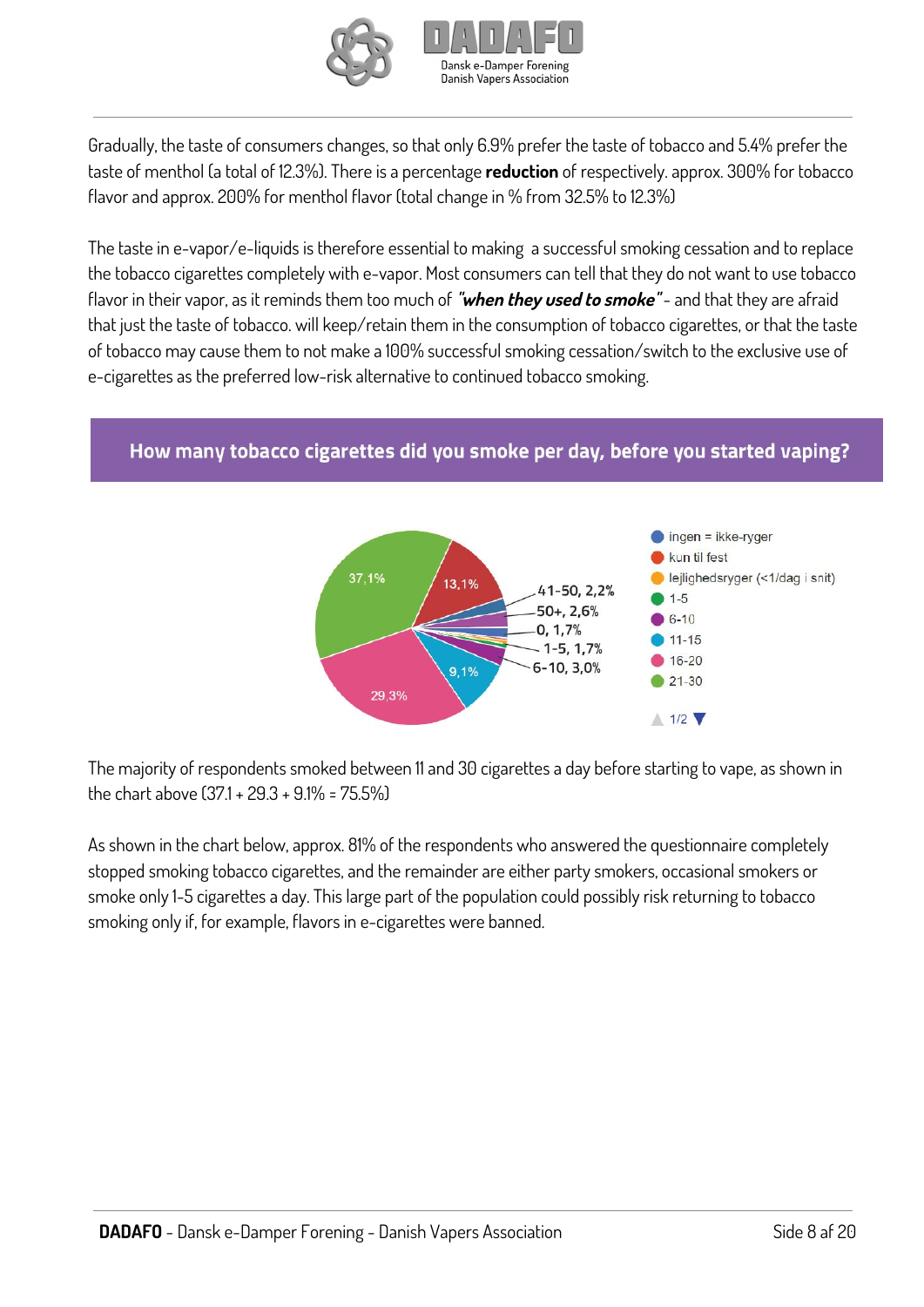

#### How many tobacco cigarettes do you smoke now?



## **A restriction on the selection of flavors and the prohibition on visible placement and display of electronic cigarettes and refill containers with and without nicotine at points of sale, including on the Internet, is likely to cause Danish consumers to increasingly try to:**

- 1) buy products on the black market, or through friends
- 2) buy products in foreign webshops, through illegal imports from both EU and non-EU countries
- 3) buy products in border trade east and south of the Danish borders (Sweden and Germany)
- 4) increasingly mix the e-liquids privately, from the ingredients that are now available, with the risk of contamination and aroma content etc. which are not suitable for inhalation, e.g. lipids / oil-based aromas that under no circumstances should be used for inhalation
- 5) at worst go back to smoking cigarettes
- 6) and a few might find it possible to completely quit both e-cigarettes and tobacco cigarettes

There are many unintended consequences of the changes in the law that that is suggested. Prior to 2014, **"Wild West conditions"** prevailed in Denmark - that was the argument at the time for introducing regulation, and out of that came TPD and the Danish Law No. 426 - and after the introduction of both, Denmark has not seen cases of accidents / damage with the use of e-cigarette/vapor products. Consumers have adapted to a new pattern of consumption, and live with the slightly limited range, which is marketed in Denmark.

The proposed legislative amendments / additions will remove all control and overview of the situation in Denmark - and many consumers will return to a state like the one we had before 2014 - ie. buy e-liquids illegally incl. aromas, tanks, batteries, etc. from other EU Member States, which have not imposed the same severe restrictions that have been proposed in Denmark. You could say that the state after 2021 can be even worse than the conditions that were in 2014, since today there are far more people using e-cigarettes and are familiar with the product - so maybe the comparison with **"The roaring twenties"** is more appropriate , where the American mafia spent its heyday selling bootleg spirits to the dry USA during Prohibition?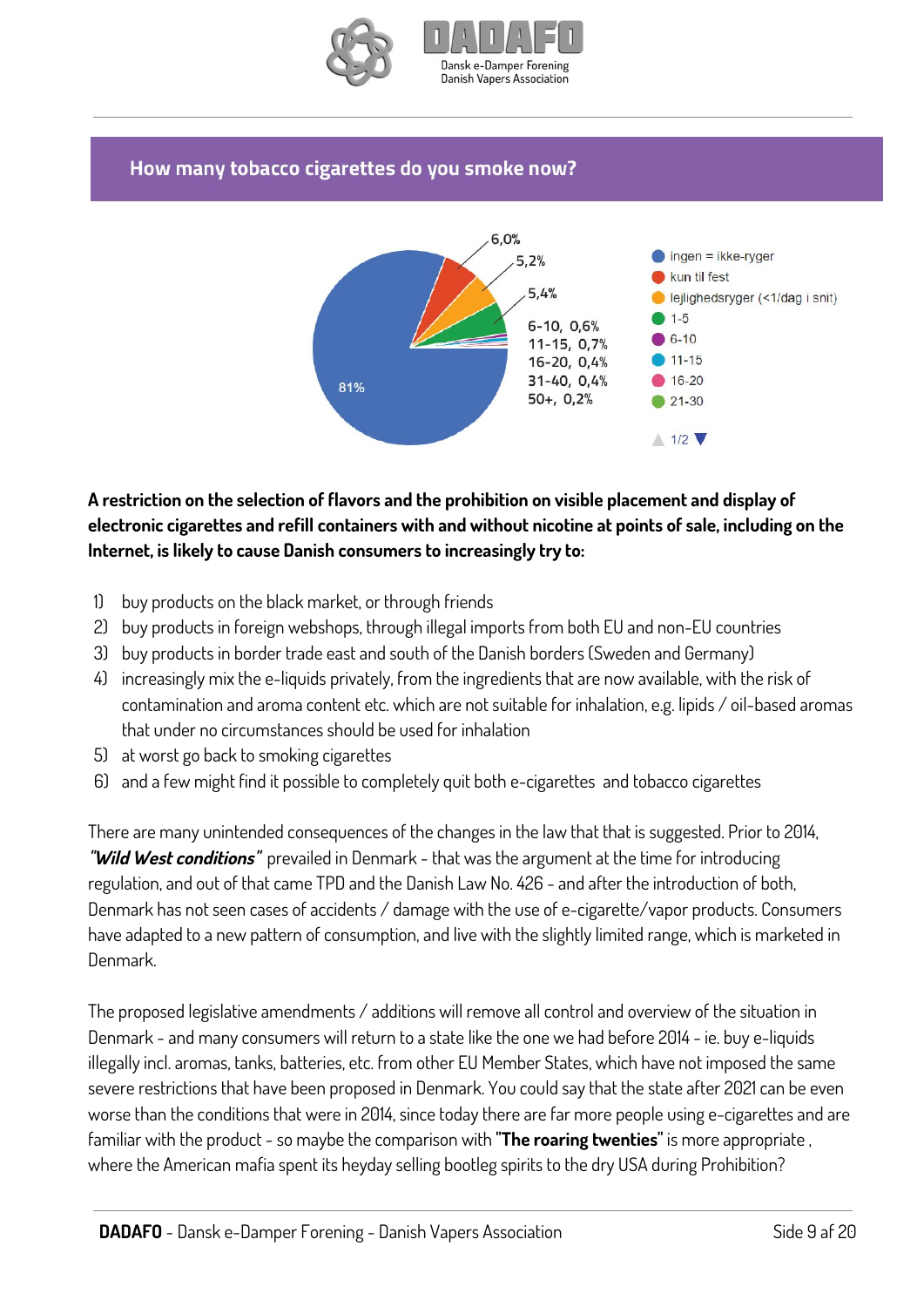



### **"The Roaring Twenties"** will have its premiere 100 years later ... in Denmark? 8

With loss of control for the Danish Safety Technology Authority (Sikkerhedsstyrelsen) and the Danish Health Authority (Sundhedsstyrelsen) - they face an impossible task, as the products that they must control and regulate will be traded "underground" or via the black market. If this trend is to come to fruition, then the manpower and resources of Customs and Police must be significantly increased.

#### **The basis for the proposed amendments and additions**

The Minister for Health in fall of 2019 gave the Danish Health Authority (Sundhedsstyrelsen) a task to explain the development and the reason for the illness which was seen especially among young people in the United States in the fall of 2019. At this invitation, they published in October 2019 the memorandum **" E-cigarettes and health "** . **9**

The memo is based, inter alia, on two major reports from respectively. USA, National Academies of Science, Engineering and Medicine (NASEM) - **"Public Health Consequences of E-Cigarettes, January 2018"** and **10** England, Public Health England (PHE) - **"Evidence review of e-cigarettes and heated tobacco products 2018: executive summary, March 2nd 2018"** . In addition to the two major reports, reference is made to **11** scientific literature with emphasis on articles published after the two reports. Unfortunately, parts of this literature have not undergone a peer review, and therefore cannot be considered as valid evidence/facts, but solely as party submissions.

The trend in usage patterns, statistics, especially for children and adolescents when they came to e-cigarette products with or without nicotine, is not well documented in Denmark. A few studies have been carried out at intervals of several years, which may give some indications, but which do not provide a basis for certain conclusions. In particular, it should be noted that the figures for children and adolescents' smoking habits are stated with children as being 11-15 years old; and adults are listed as persons over the age of 15. Thus, adolescents aged 15-17 are included as adults, statistically speaking. This distorts the information and conclusions that could have been extracted from the information in the statistics.

By comparison, the English Department of Health,, is conducting extensive monthly updates on the development/statistics of consumption of tobacco and nicotine products - not only for children and adolescents, but also for the rest of the population. These studies are published publicly on the website **"Smoking in England"** - under the name **"Smoking Toolkit Study, STS"** - last updated 17.01.2020 **12 13**

- [https://www.sst.dk/-/media/Udgivelser/2019/E-cigaretter/E-cigaretter-og-helbred-notat-okt-2019.ashx?la=da&hash=A30D04B](https://www.sst.dk/-/media/Udgivelser/2019/E-cigaretter/E-cigaretter-og-helbred-notat-okt-2019.ashx?la=da&hash=A30D04B3D51EA6230EF5D9C75F21B0527971801B) [3D51EA6230EF5D9C75F21B0527971801B](https://www.sst.dk/-/media/Udgivelser/2019/E-cigaretter/E-cigaretter-og-helbred-notat-okt-2019.ashx?la=da&hash=A30D04B3D51EA6230EF5D9C75F21B0527971801B)
- 10 <http://nationalacademies.org/hmd/Reports/2018/public-health-consequences-of-e-cigarettes.aspx>
- [https://www.gov.uk/government/publications/e-cigarettes-and-heated-tobacco-products-evidence-review/evidence-review-of](https://www.gov.uk/government/publications/e-cigarettes-and-heated-tobacco-products-evidence-review/evidence-review-of-e-cigarettes-and-heated-tobacco-products-2018-executive-summary) [-e-cigarettes-and-heated-tobacco-products-2018-executive-summary](https://www.gov.uk/government/publications/e-cigarettes-and-heated-tobacco-products-evidence-review/evidence-review-of-e-cigarettes-and-heated-tobacco-products-2018-executive-summary)

<sup>12</sup> <http://www.smokinginengland.info/latest-statistics/>

11

<sup>8</sup> <https://historienet.dk/samfund/amerikas-historie/forbudstiden-i-usa-nul-alkohol-gav-eksplosiv-kriminalitet> 9

<sup>13</sup> <http://www.smokinginengland.info/>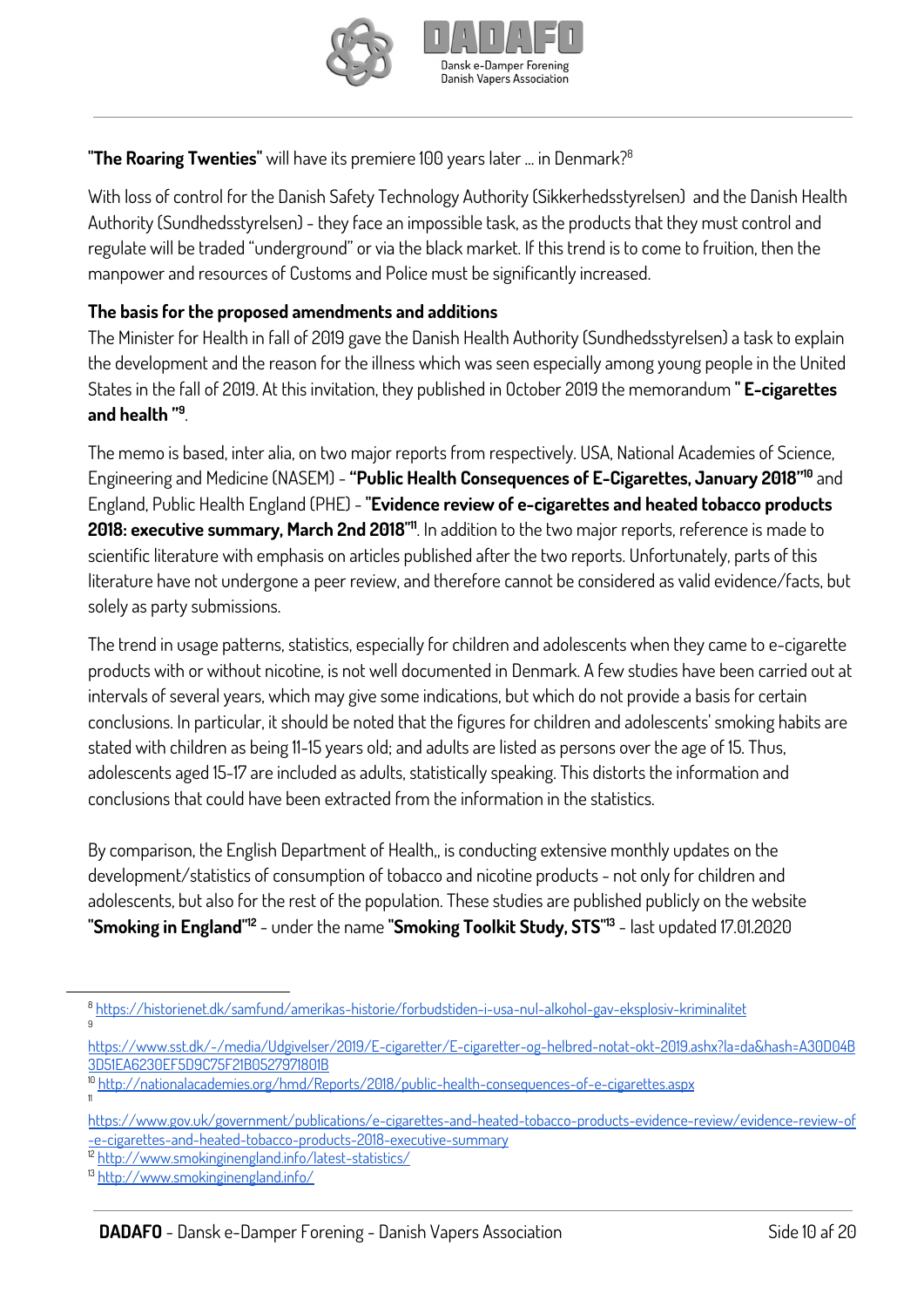



Similarly, Germany's Ministry of Health also carries out extensive statistics - via **"DEBRA - Deutsche Befragung zum Rauchverhalten"** - last updated 12.12.2019. **14**

If the DHA (Sundhedsstyrelsen), for example. estimated to carry out the same thorough statistics, we could overall have a much clearer picture of the use of tobacco and nicotine products in Denmark, and with that statistics the legislators would also have a better tool and basis to legislate on.

The trend from both the English STS and the German DEBRA is that the number of vapers in general is currently declining - and especially the number of young vapers in respectively England and Germany are incredibly low. Most of the young people who were vaping had already initiated smoking tobacco cigarettes. There are astonishingly few who have started vaping, without having previously smoked tobacco cigarettes. And the number of persons that first started with e-cigarettes and then went on to tobacco smoking is vanishingly small, in both England and Germany.

Focus must be placed on the health of adult consumers, while enforcing the ban on the purchase of tobacco for children and adolescents. Adult consumers over the age of 18 are fully entitled to have their own lives and health, and if a (hopefully) larger portion chooses e-cigarettes as their alternative to tobacco smoking, then it is a major health benefit, both for the individual and for society as a whole.

Unfortunately, the background to the DHA's memo, clearly shows that there are not yet enough national data/statistics that can give a good enough overview of the situation in Denmark. Therefore, an evidence-based basis for additional restrictions on the marketing, sale and consumption of vaping products is not present. The DHA fears that the trend with many young people vaping in the US will find its way into Denmark. But one cannot use the political and health situation in the US to base legislation on in Denmark, as there is a wide difference in regulatory policy in the US, in terms of EU and Danish legislation.

Unfortunately, the debate among healthcare professionals, politicians, patient associations and the media has been about tobacco smoking and e-cigarettes being equally harmful to health, even though there is no evidence of that claim. We saw this with all clearness in the media, according to the many cases in the US, with primarily young people suffering lung damage after vaping illegal cannabis/THC-containing liquids that were "cut" / mixed with vitamin E acetate - which is a lipid/oil based product which must not be inhaled under any circumstances.

## The US Center for Disease Control (CDC) has confirmed that the many cases of lung disease in Americans **arose from the use of illegal THC pods containing vitamin E acetate 15**

The products that caused lung damage and deaths in the USes would be detected very quickly in the EU, due to the EU RAPEX warning system, which monitors the ingredients of the products notified via the EU-CEG portal and can quickly recall and issue warnings about exactly the products that have caused harm to the European population. However, if the products are not notified (ie. produced under controlled and legal conditions) the RAPEX system cannot be used as there is no knowledge of the ingredients, manufacturers,

<sup>14</sup> <https://debrastudy.wordpress.com/>

<sup>15</sup> <https://www.cdc.gov/mmwr/volumes/69/wr/mm6903e2.htm>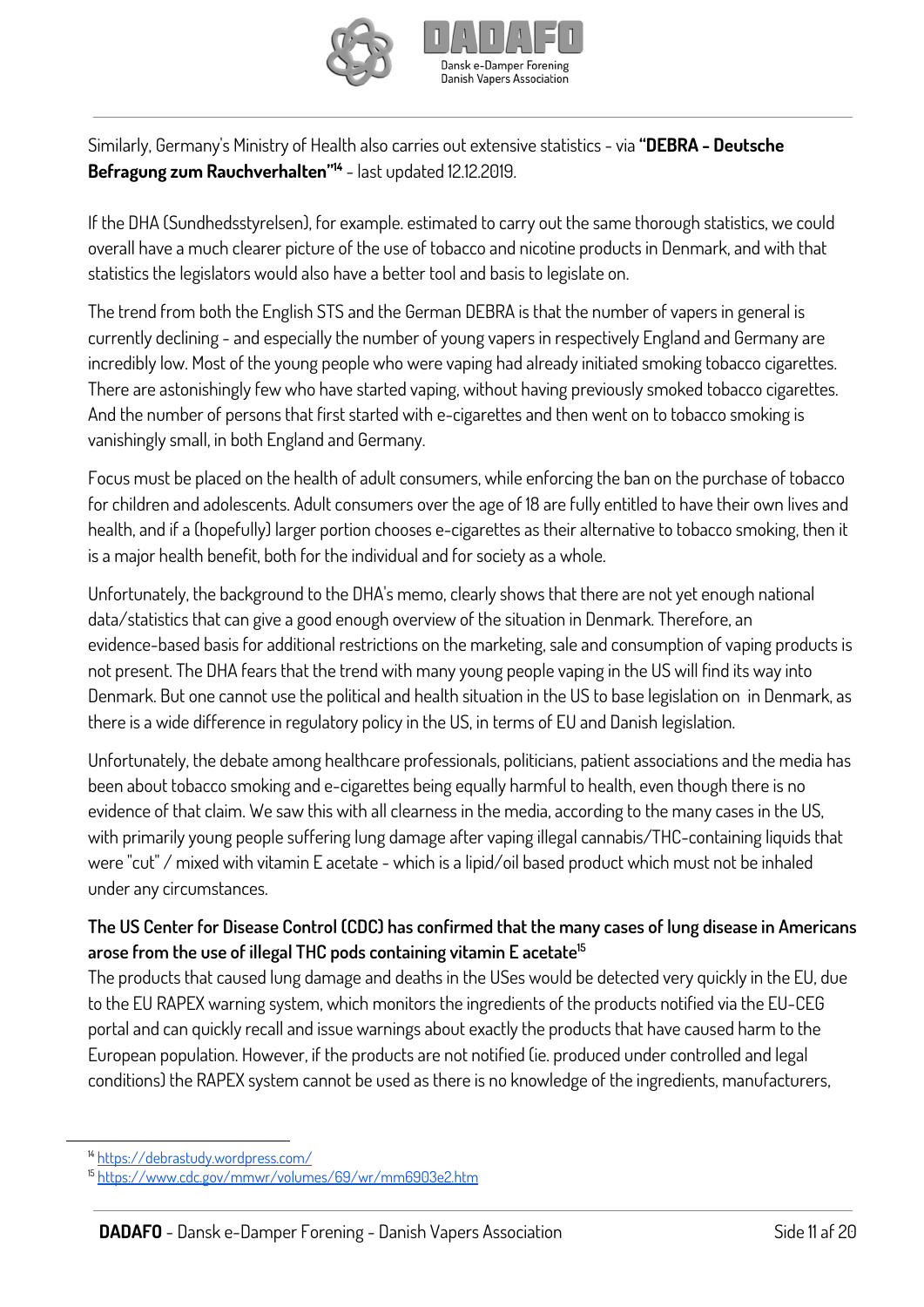



distributors and vendors of the products. Then we in the EU can end up in the same situation as in the US with fatal consequences of uncontrolled production and associated distribution of illegal products.

## **Ultimately, the proposed amendments will result in deaths of otherwise safe consumers who may be forced to buy their nicotine-containing e-liquids on the black market if the only alternative is to go back to smoking cigarettes.**

E-cigarettes have been on the market for so long that epidemiological data from reality far exceeds what is otherwise required to market similar medical products. Therefore, it is misleading to say that "you do not know anything" or that "you do not know long-term effects" - because you never do with new products, be it fizzy drinks/soda pop, vaccine or skateboards.

#### **The problem from the consumer's point of view**

As consumers of e-cigarettes e-vapor products, we MUST warn against the consequences of the proposed changes regarding legislation/regulation of e-vapor products with or without nicotine.

The legislative amendments were made without prior consultation with consumers, and thus also **DADAFO - Danish e-Damper Association**, which is the voice of Danish e-cigarette consumers. The proposed amendments testify that the persons who write and propose the major amendments do not have the sufficient knowledge about the products, as the text/wording of the amendments to the bill to special **Act No. 426 of 18/05/2016 (Electronic Cigarette Act etc.)** - largely demonstrates a lack of first-hand knowledge **16** of both the products, their use and lack of knowledge of the population that uses the products.

There has been a huge lack of willingness to communicate, between the public authorities and the consumer organization / e-cigarette industry. The lack has been with the public authorities. In particular, the DHA (Sundhedsstyrelsen), which, despite several inquiries, first accepted a meeting with the participation of consumers and the e-cigarette industry on January 8th 2020. And at this meeting, it was very clear that the DHA's knowledge about e-vapor products (with or without nicotine) is extremely sparse and deficient. As an advisory body for the Ministry of Health and the Elderly in particular, it is extremely important that the DHA inform of **all available knowledge**, studies and research, and that they review this knowledge for conflicts of interest of all kinds, before drawing conclusions and making recommendations on an (unfortunately, as it turns out) too narrow and sparse basis.

<sup>16</sup> <https://www.retsinformation.dk/Forms/R0710.aspx?id=180119>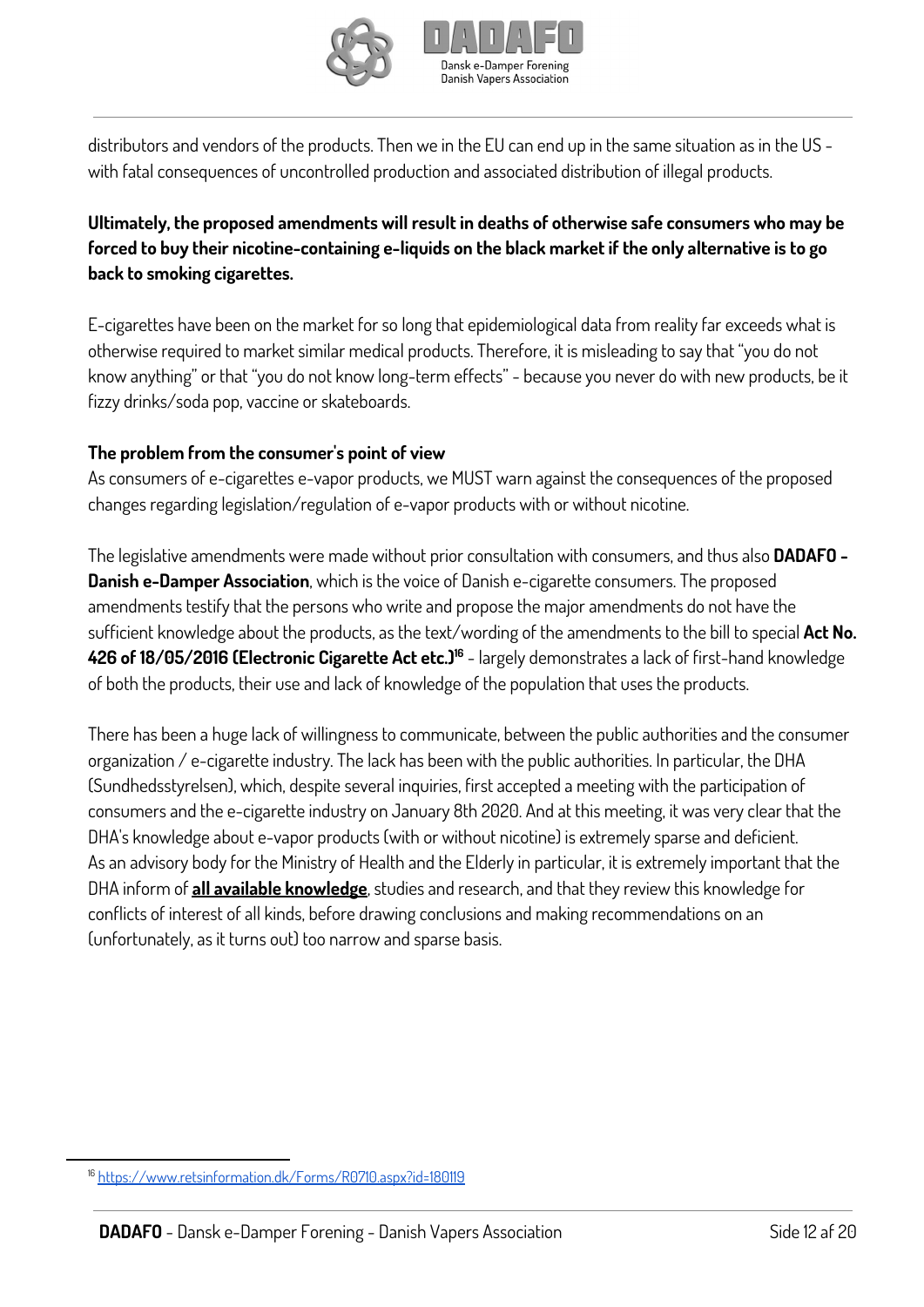



#### **Vincit omnia veritas - Truth overcomes everything**

It has always been **DADAFO**'s attitude and hope that over time both authorities, health experts, politicians and the media would realize the major mistakes they have made in the treatment and perception of the alternative smokeless nicotine products. That the products are not a problem, but actually a solution to a problem - namely tobacco smoking. Tobacco smoking is not healthy - and e-cigarettes are not "healthy" either, but it is proven to be much less harmful to health than tobacco smoking.

But over time we have had to realize that the truth - factual science and evidence - is not being used as a basis for legislation and regulation in Denmark, let alone when the media has to elucidate the phenomenon "objectively".

When what we, as consumers openly see as a major advantage, is viewed as something negative - then the reaction from eg. consumers will always have to be that legislators, the media, government officials and others have no real and true intentions, and that public health is sacrificed in favor of financial dispositions and political negotiation.

For us consumers, it seems that the government has not been able to get a mandate and create a broad enough majority for sufficiently large rise in the tobacco prices, etc. and therefore chooses to include e-cigarettes in the amendments, because the government can then appear to be actionable (at least doing something). The adults and legal consumers, are sacrificed on the altar of youth, thus signaling that the adults life and health are obviously worth less than children and adolescents?

It further increases consumer frustrations when legislation is passed without listening to our knowledge and experience in the field. And especially when legislation is passed and recommendations are made on the basis of "feelings and sensations", without distinction of facts, science and empirical data.

## **It should also be noted that the proposals currently for amendments to the legislation on e-cigarettes/vapor products are as taken out of the tobacco industry's playbook/script, to conquer the market for smokeless nicotine products incl. products for evaporation. 17**

So consciously or unconsciously, if passed in its current wording, the bill is a direct helping hand to the tobacco industry, whose upcoming products are soon ready for retail sale. The tobacco industry's products are very likely to be "closed pod systems" that can easily replace the tobacco products on the shelves of kiosks, grocery stores and gas stations, etc. So far, only one product on the Danish market can call itself an "ecigarette"; namely Vype ePen 3 from BAT (British American Tobacco) and then there is iQos from Phillip Morris, which is not an e-cigarette, however, as tobacco is heated and inhaled. Therefore, the product is called a "Heat Not Burn" product (HnB), and not an e-cigarette.

17

[https://www.bat.com/group/sites/UK\\_\\_9ZTFCM.nsf/vwPagesWebLive/DOBA7JRL/\\$FILE/Step-Changing\\_New\\_Categories\\_-\\_A\\_v](https://www.bat.com/group/sites/UK__9ZTFCM.nsf/vwPagesWebLive/DOBA7JRL/$FILE/Step-Changing_New_Categories_-_A_very_significant_growth_opportunity.pdf) [ery\\_significant\\_growth\\_opportunity.pdf](https://www.bat.com/group/sites/UK__9ZTFCM.nsf/vwPagesWebLive/DOBA7JRL/$FILE/Step-Changing_New_Categories_-_A_very_significant_growth_opportunity.pdf)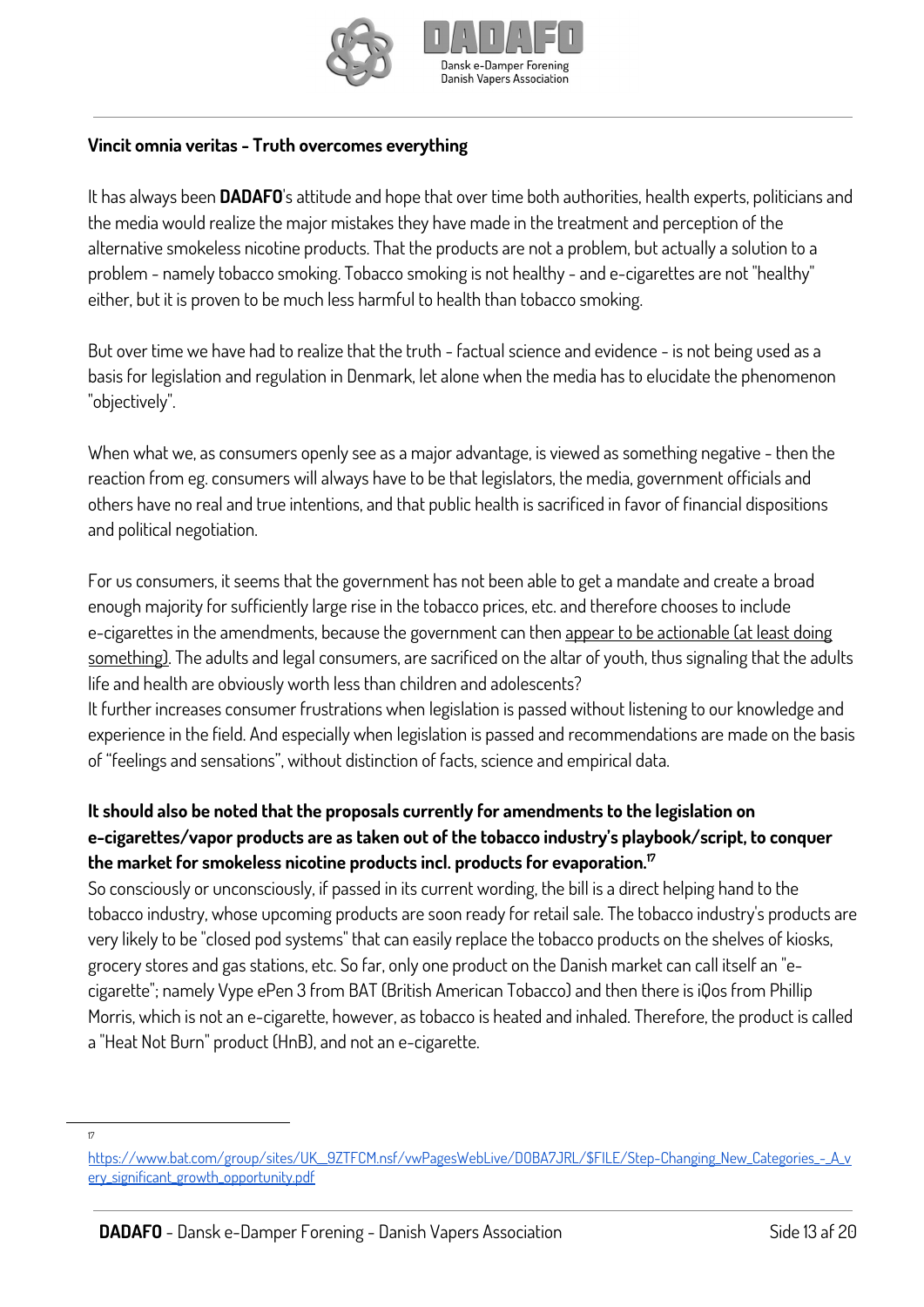

## So - whether the Ministry of Health or the politicians will or not - or realize it or not - they hand over **the future market for smokeless nicotine products/enjoyment products - on <sup>a</sup> silver platter to the tobacco industry.**

BAT (British American Tobacco) calls itself the **"A very significant growth [opportunity"](https://www.bat.com/group/sites/UK__9ZTFCM.nsf/vwPagesWebLive/DOBA7JRL/$FILE/Step-Changing_New_Categories_-_A_very_significant_growth_opportunity.pdf),** and describes the entire course of their future strategy, with the attached link to their report. The report is updated on March 14, 2019 - and so far, the plan is running by the book!

## **The bill being consulted is written in a way that is directly in line with BAT's strategy:**

- Moving e-vapor from specialty stores to retail stores
- Limited selection both of equipment and flavor variants
- Transition from more individually oriented and large e-cigarettes to small simple products
- Consolidation of e-vapor products from a wide range of independent producers to a few large companies (the tobacco industry manufacturers)

The tobacco industry, and in Denmark more specifically BAT, in other words become the big winners in this game. Roughly speaking, **"The tobacco industry is getting <sup>a</sup> new market handed over by the state, as <sup>a</sup> thank you for long and faithful service in filling the tax departments money tank"** (quote from e-cigarette retailer).



Excerpt from BAT's report "A very significant growth opportunity" - from March 14, 2019 - Fourth from the left is the product Vype ePen 3, which has been notified through the Danish Safety Technology Authority (Sikkerhedsstyrelsen)and is currently for sale in the Danish retail trade.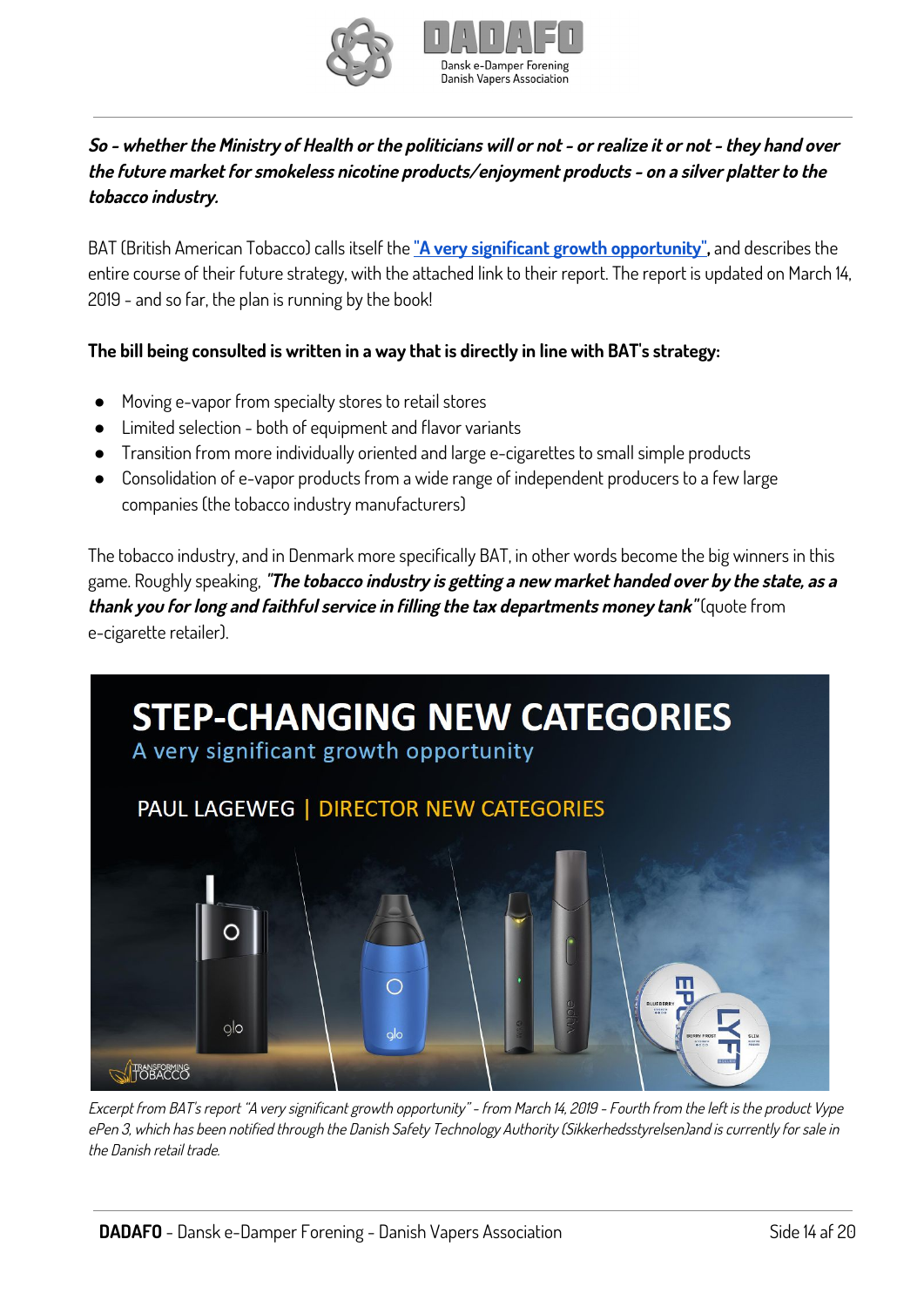



**DADAFO** In October 2019, released the information leaflet **"12 good tips for smoke-free 2019",** which gives **18** good advice to especially lawmakers and officials on how legislation in this area should be tackled. The information leaflet was distributed to the members of the "Folketing" (The Danish parliament) and members of the Health Committee (Sundhedsudvalget), on a public consultation that took place on 24th of September 2019:

1. Raise the price of tobacco - and give smokers better and easier access to low-risk alternatives

2. Set clear goals on how to get fewer smokers, for instance by taking a look at the "Smoking Toolkit Study" (STS) from the UK

3. Be sure to enforce the age limit and enforce the law strictly

4. It is the parents' responsibility to raise their children - not the state's

5. Abolish retail marketing, but allow widespread marketing in specialty stores of e-vapor products

- 6. Branding and informing of e-vapor products for adult consumers who want a low-risk alternative
- 7. Non-smoking school hours in primary and secondary education

8. Ensure that more people are offered smoking cessation via the opportunity to switch to low-risk alternatives, including e-cigarettes

- 9. Provide subsidies for smokers who will try to replace tobacco with e-cigarettes/vapor products
- 10. Support existing legislation and optimize the use of legal products

IS SODE AND THE ROO Giv de voksne adgang

- 11. Understand the importance of a wide range of flavors in smokeless tobacco and nicotine products
- 12. E-vapor/e-cigarettes cannot be covered by the Smoking Act. Vapor is NOT smoke



# Ny informationsfolder klar til download

The folder can be downloaded - by clicking on the graphic above, or via link in footnote 17.

\* DABAFO MARINE

<sup>18</sup> [https://dadafo.dk/wp-content/uploads/2019/11/DADAFO\\_12\\_gode\\_r%C3%A5d\\_til\\_r%C3%B8gfrihed\\_2019\\_20191021.pdf](https://dadafo.dk/wp-content/uploads/2019/11/DADAFO_12_gode_r%C3%A5d_til_r%C3%B8gfrihed_2019_20191021.pdf)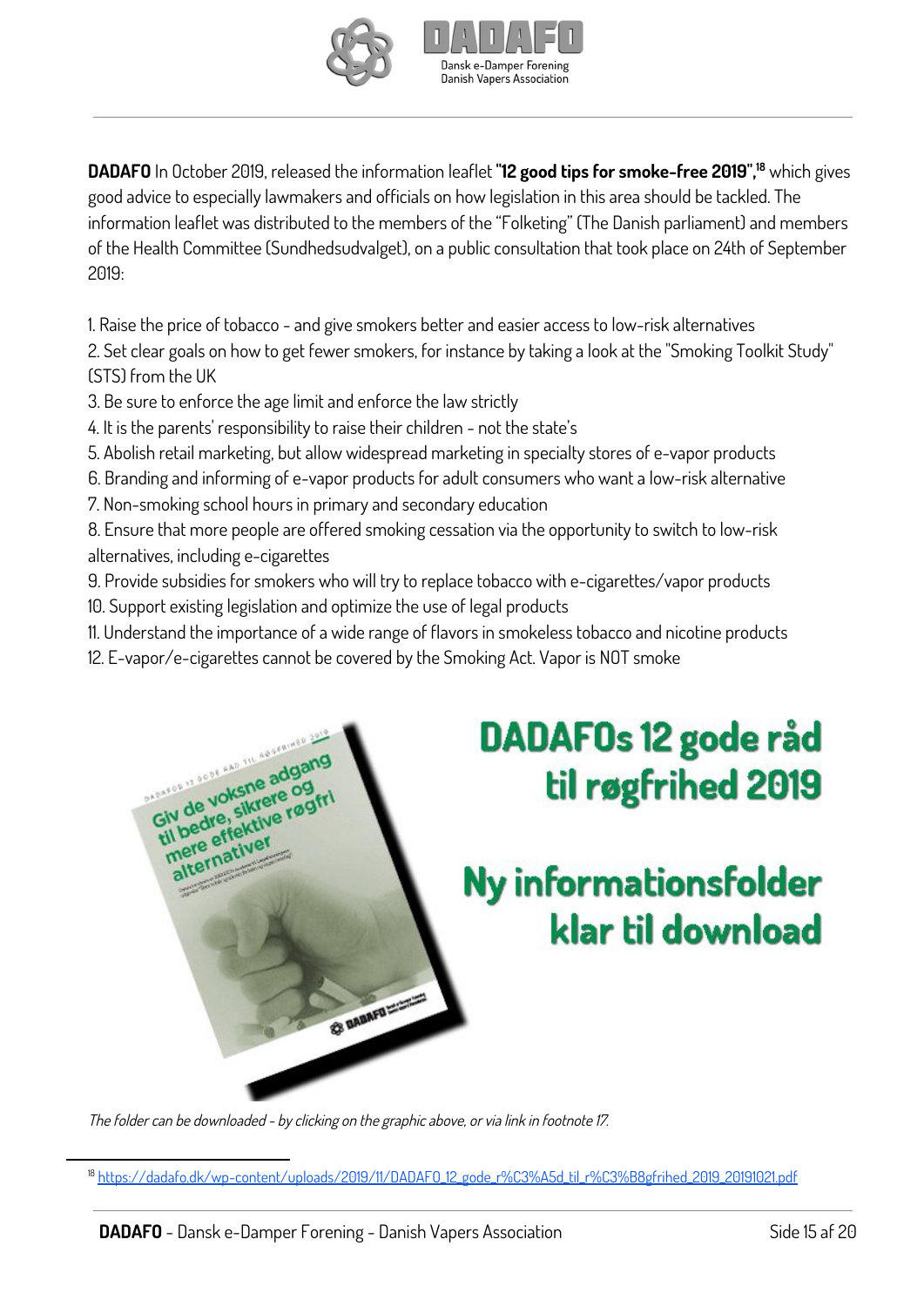



#### **How large is the consumption of e-cigarettes in young people?**

There is a problem among children/adolescents - but the problem is: TOBACCO CIGARETTE, and not e-cigarettes!

- E-cigarettes are mainly used by young people who already smoke tobacco cigarettes
- There is minimal "gateway" access to cigarettes from new nicotine products (no gateway)
- E-cigarettes are not "cool" among young people
- It is obvious that snus has growth with youth, since the introduction of more and more smoke-free schools
- If one looks at Norway/Sweden then it is clear that despite the same prevalence of nicotine consumption among young people as in Denmark, there is a fantastic low prevalence of smoking among young people in Norway and Sweden,, and so all talk of a "gateway" is simply not objective

**From the Danish "Think Tank" Monday Morning's report, February 2020:** "From the [Marlboro](https://www.mm.dk/misc/360%20grader%20rundt%20om%20Tobaksindustriens%20strategiskifte.pdf) man to the woman with the [e-cigarette"](https://www.mm.dk/misc/360%20grader%20rundt%20om%20Tobaksindustriens%20strategiskifte.pdf)

**Quote from page 28:** "The young people know the new products and indicate that maybe snus or chewing tobacco can make you smoke less, but it is not very smart to chew tobacco - especially not among girls. But among <sup>a</sup> group of boys in particular, it is okay to chew some tobacco or use real snus imported from Sweden. E-cigarettes are certainly - still according to the young people - <sup>a</sup> smoking cessation drug, but otherwise even more dangerous than cigarettes and quite lame to look at - however, except for the new Juul, which is not yet available in Denmark. If you vape on something other than <sup>a</sup> Juul, it should be because you are about to stop. Otherwise you are really "lame" in the optics of the young people. "

#### **From the daily newspaper Jydske Vestkysten, 16.09.2018** - Danish young people: [E-vaping](https://jv.dk/artikel/danske-unge-e-sm%C3%B8ger-er-yt-2018-9-16(6)) is not hot!

**Quote:** "Kim Dabelstein Petersen, chairman of DADAFO, believes that <sup>a</sup> difference in youth culture is the reason: - Young people in Denmark simply think it is utter shite" he says.

According to the chairman, what he calls American hysteria around young vapers has helped provoke <sup>a</sup> "rebel" rise in consumption. He also refers to <sup>a</sup> 2016 EU directive that banned the marketing of e-vapor products and sales to minors in Europe.

According to Niels Them Kjær, project manager for tobacco prevention in the Danish Cancer Society, the directive has just dampened youth consumption in Denmark.

- It is my impression that we have seen <sup>a</sup> stagnation since the entry into force of the EU directive. However, our latest figures are from 2016, so it is not exactly known, he says. "

The above quotes and conclusions are completely in line with the view we, as an association, together with the Danish Cancer Society, have previously referred to in the media, of the young people's perception of e-vapor products.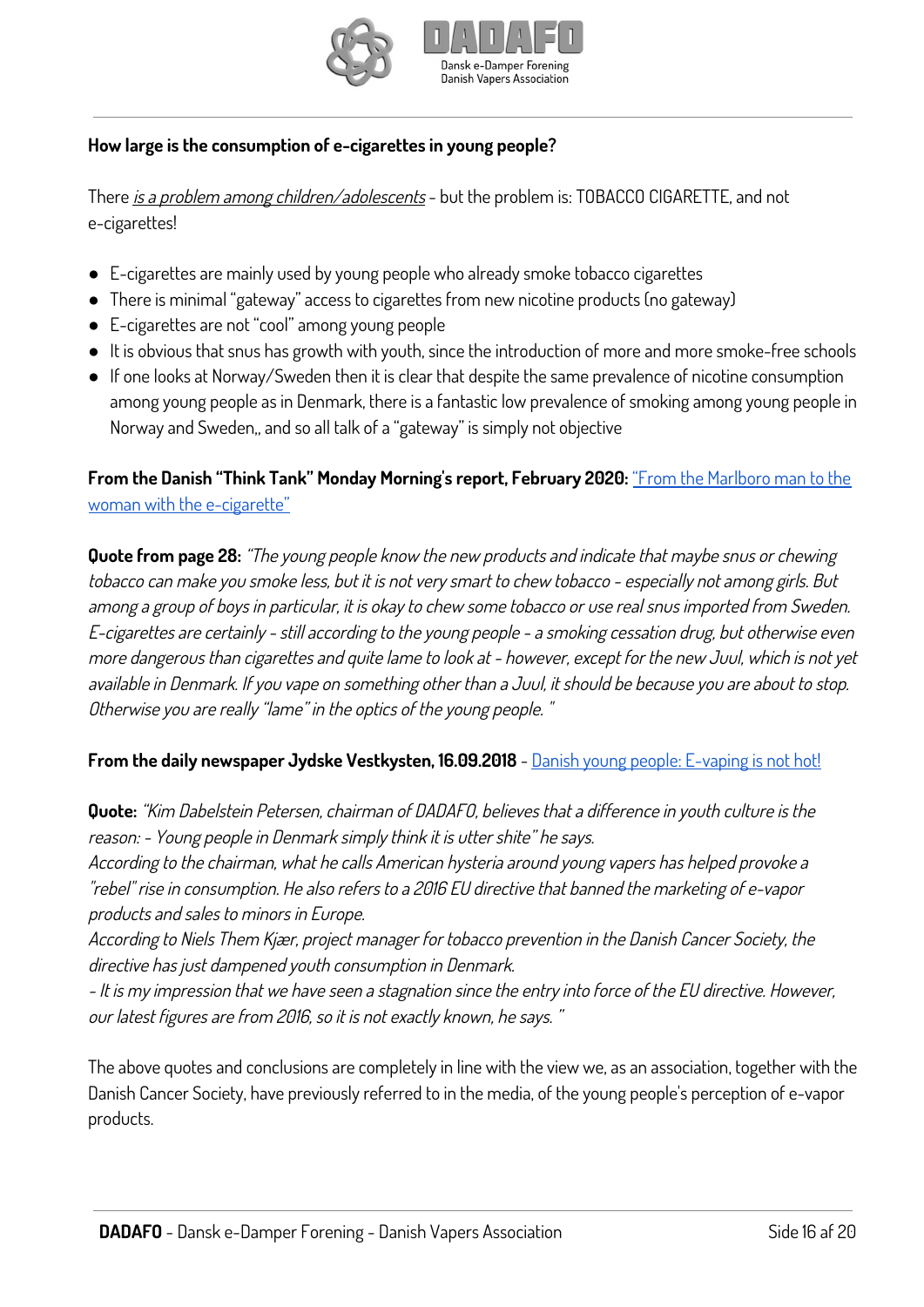

| Survey of schoolchildren |                   |                |                 |                 |                |                 |
|--------------------------|-------------------|----------------|-----------------|-----------------|----------------|-----------------|
|                          | <b>Ever tried</b> |                | Difference in % | <b>Previous</b> |                | Difference in % |
|                          | 2014              | 2018           |                 | 2014            | 2018           |                 |
| Boys (age)               |                   |                |                 |                 |                |                 |
| 11                       | 3                 | $\overline{c}$ | $-33%$          | $\overline{c}$  | <1>            | $-100%$         |
| 13                       | 11                |                |                 | $11 - 7$        | 5              | $-28.5%$        |
| 15                       | 33                |                | 30%-1.1         | 17              | 13             | $-23.5%$        |
| Girls (age)              |                   |                |                 |                 |                |                 |
| 11                       |                   | 1              |                 |                 | $\leq$ 1       | ?               |
| 13                       | 7                 | 5              | $-28%$          | 4               | $\overline{c}$ | $-50%$          |
| 15                       | 24                | 17             | $-29%$          | 13              | 7              | $-46%$          |

This also corresponds very well with the available statistical figures we have from the School Children Surveys from respectively 2014 and 2018 (see table above) - where the number of young people between 11 and 15 who ever tried and the number who have used e-vapor in the last month has dropped dramatically. For girls in particular, consumption is approx. halved. We expect that the number of young people who have tried or often use e-cigarettes has further decreased since 2018 - and this could possibly be confirmed if the Danish Health Authority (Sundhedsstyrelsen) will soon publish their long awaited publication "Danes' Smoking Habits 2019".

The much-cited sample of the municipality of [Copenhagen,](https://www.kk.dk/nyheder/naesten-hver-anden-elev-i-9-klasse-i-koebenhavn-har-proevet-e-cigaretter) which measured that 45% of pupils in the 9th grade had tried e-cigarettes, falls within the scope of the results in the School Children Survey of 2018 when correcting for the fact that young people in Copenhagen are more experimental than the national average. 19

#### **Links to statistics about young people / children's and adults' consumption of e-steam:**

Health - ["E-cigarettes](https://www.sst.dk/-/media/Udgivelser/2019/E-cigaretter/E-cigaretter-og-helbred-notat-okt-2019.ashx) and health, in October 2019" [Smoke](https://www.cancer.dk/dyn/resources/File/file/8/7438/1550743470/roegfri_ungeundersoegelse_2017_final-compressed.pdf) Free Future Youth Survey 2017 Danish The [Smoking](https://www.sst.dk/-/media/Udgivelser/2019/Danskernes-rygevaner---aarsrapport-2018) 2018 - Annual Report

Danish The [Smoking](https://www.sst.dk/-/media/Udgivelser/2019/Danskernes-rygevaner-2018/Metodenotat-rygevaner-2018.ashx?la=da&hash=0862C5619211EBB59BFB1C2311D9DD44A3FC159C) 2018 Method Memo

Danish The [Smoking](https://www.sst.dk/-/media/Udgivelser/2019/Danskernes-rygevaner-2018/Krydstabeller-alle-rygevaner-2018.ashx?la=da&hash=E6FD330C0C2B1837367D5E48B98335C0CC406467) 2018 Cross tables All

National [Institute](https://www.hbsc.dk/downcount/HBSC-Rapport-2014.pdf) of Public Health: School Child Survey 2014

Study: Danish National [Institute](https://www.hbsc.dk/rapport.php?file=HBSC-Rapport-2018.pdf) for Public Health: School survey 2018

[SmokelessTime](https://sundeborgere.dk/wp-content/uploads/2019/07/Ru00f8gfri-Skoletid-Rygevaneundersu00f8gelse-2018-Fu00f8r-mu00e5ling.pdf) - Smoking2018 - Copenhagen Municipality

Health and [well-being](https://www.sdu.dk/sif/-/media/images/sif/udgivelser/2019/rapport_ung19.pdf) in upper secondary education 2019

<sup>19</sup> <https://www.kk.dk/nyheder/naesten-hver-anden-elev-i-9-klasse-i-koebenhavn-har-proevet-e-cigaretter>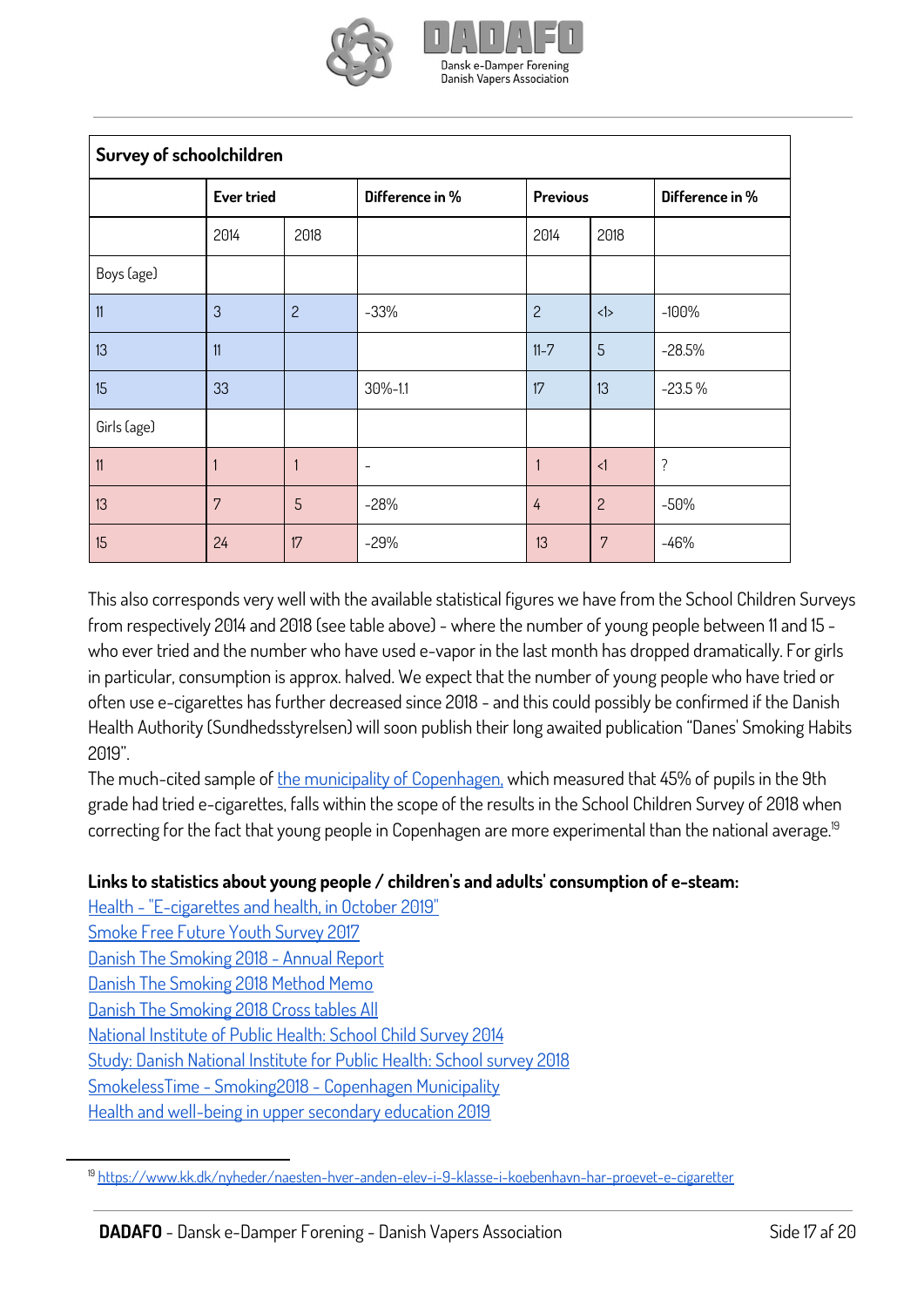



On behalf of the Danish e-cigarette consumer, **DADAFO** is always available and with all the knowledge we have for an open dialogue about the future of e-cigarettes and vapor products, as a far less harmful alternative compared to smoking cigarettes.

As a starting point, **DADAFO** advocates that e-cigarettes are exclusively a product that can be used by smokers and former smokers to become smoke-free. It is not a product that children/youth or never-smokers/never-vapers should use.

And as an association, **DADAFO** asks the politicians to **"think about the children"** - ie. make sure their parents live longer, by having many different opportunities to become smoke-free, thus increasing their quality of life and life expectancy - so they can stay with their children for as long as possible.

On behalf of the association's members, the board of DADAFO and the Danish vapers…

**Chairman** Kim Dabelstein Petersen chairman@dadafo.dk kdp@dadafo.dk Fon: +45 4033 0550 / +45 3045 7516

#### **Treasurer**

Peter Stigaard treasurer@dadafo.dk ps@dadafo.dk Fon : +45 3045 7517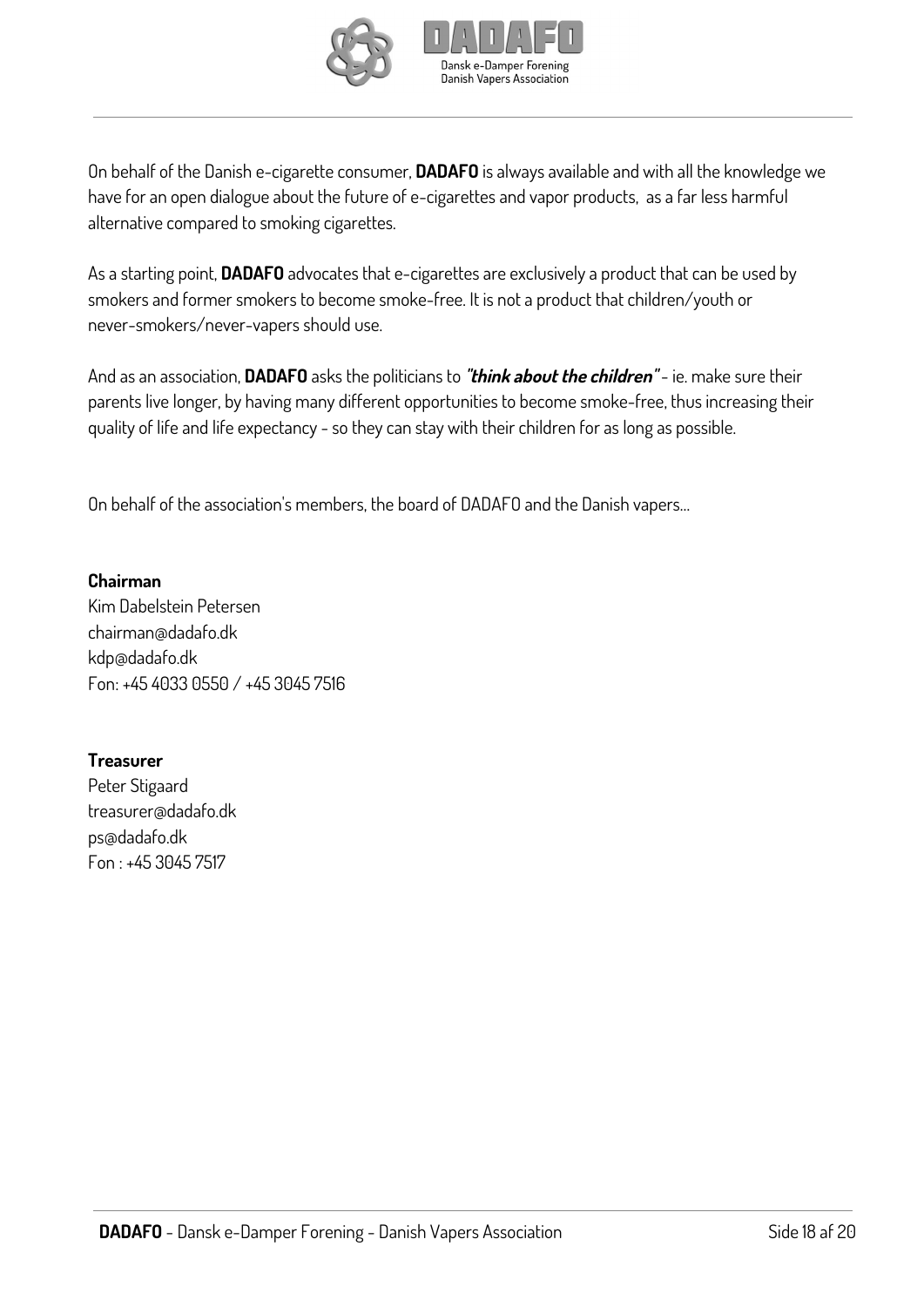



## **Who is DADAFO**

**DADAFO - Danish Vapers Association**, is an independent, non-profit consumer organization run by members/consumers. The board is elected by the members and the association is run for the membership fees and the consumers voluntary donations. There are no financial connections to either the tobacco, pharmaceutical or e-cigarette/e-vapor industries. All work in the association is done voluntarily on a pro bono basis.

**DADAFO** speaks on behalf of the Danish vapers, as well as the smokers who in the future are expected to want to use an e-product as an alternative to smoking tobacco - or as part of a smoking cessation.

**DADAFO** currently has over 3.100 registered and dedicated members, all of whom are over 18 - which is a requirement for membership of the association. The median age of the association members is approx. 40-42 years. The members of DADAFO come from all parts of the country, and the state community.

**DADAFO** is part of a larger international consumer community; **INNCO, The [International](https://innco.org/) Network of Nicotine Consumer [Organizations](https://innco.org/)** - which, through information and knowledge sharing, tries to put tobacco harm reduction, THR, on the global political agenda.

**DADAFO** is part of a larger European consumer community, **ETHRA - European Tobacco Harm [Reduction](https://www.ethra.co/) [Advocates](https://www.ethra.co/)**, which, through information and knowledge sharing, tries to put tobacco harm reduction, THR, on the European political agenda.

**DADAFO** is part of a larger Nordic consumer community, **NNTHR - Nordic [Network on](https://www.facebook.com/groups/1673998382649999/) Tobacco Harm [Reduction](https://www.facebook.com/groups/1673998382649999/) - CSO-NGO,** which through information and knowledge sharing, tries to put tobacco harm reduction, THR, on the Nordic political agenda.

**DADAFO** conducts nonprofit lobbying and information work, and actively participates in information work, standardization work through Danish Standard, CEN and ISO.

**DADAFO** participates in international conferences on health promotion, tobacco harm reduction and the use of alternative nicotine products as a substitute for the tobacco products.

**DADAFO** is always available for a developing and mutually informative dialogue - and you can always contact us with any questions - by visiting our website.

**DADAFO** as a consumer organization, advocates that the market for e-cigarettes and e-vapor products must of course be regulated - so that we as consumers can be sure that the equipment we buy is as safe as possible and that the liquids we buy are as good, clean and of the highest quality possible. But regulation/legislation must also be proportionate, to ensure that it is not easier or cheaper to choose tobacco cigarettes rather than e-cigarettes.